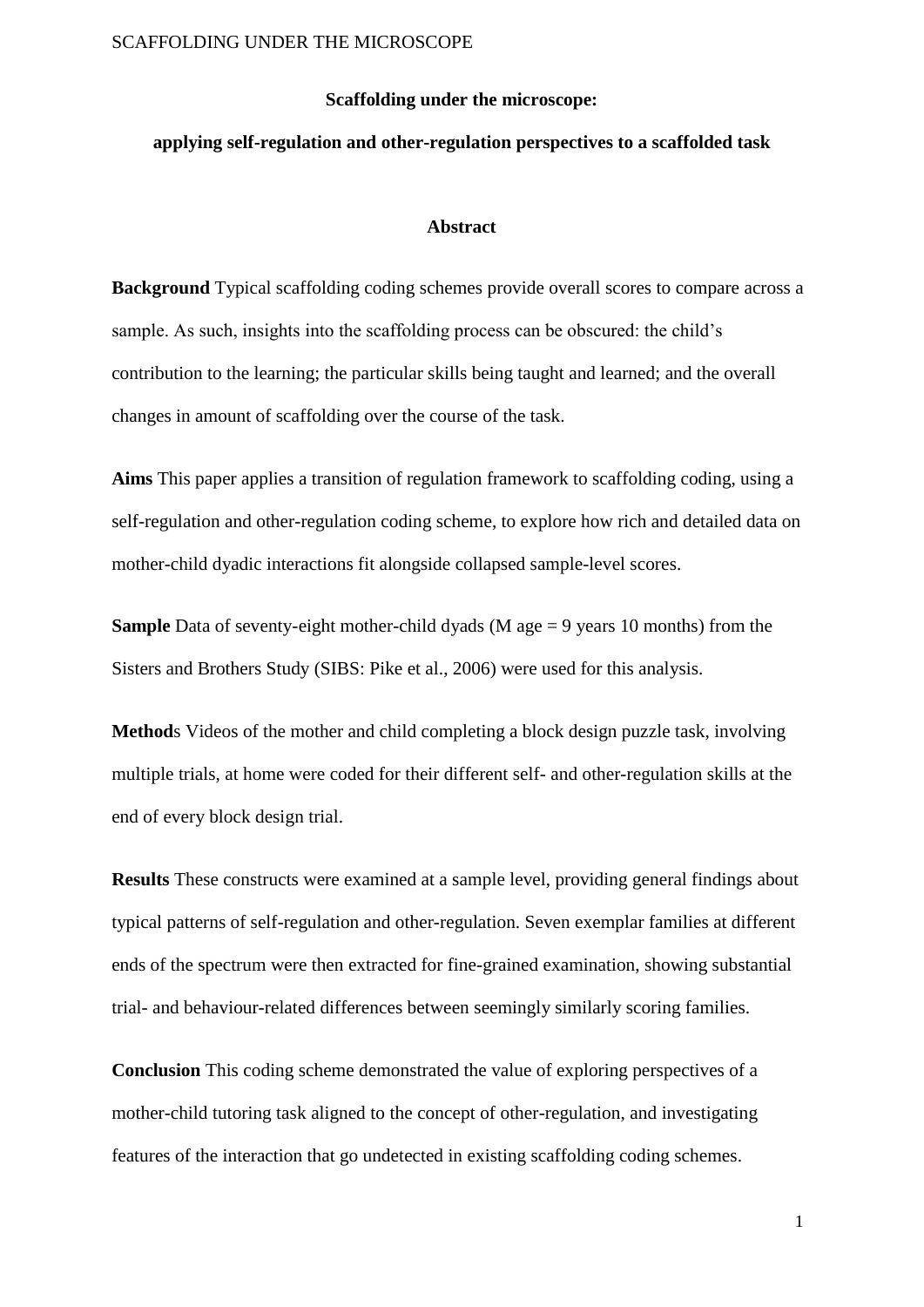#### **Introduction**

The metaphor of 'scaffolding' (Wood, Bruner & Ross, 1976), now entering its fifth decade, is used throughout developmental and cognitive psychology, applied to various topics (Granott, 2005), and operationalised in diverse ways for research purposes. Global maternal 'scaffolding quality' scores, compared across dyads, have shown their value in the wealth of existing research. However, these varied operationalisations of scaffolding introduce some challenges to the research area. Some measures show a drift from the fundamental principles of the *theory* of scaffolding. Furthermore, reducing down detailed behavioural observations for overall 'scores' may obscure interesting and important betweenfamily differences.

While reconfiguring the original scaffolding metaphor for empirical studies is a welcome scientific endeavour (Granott, 2005), there is value in looking back to the original ideas from which it emerged (e.g., Gauvain, 2005; Lajoie, 2005). This paper aims to return to the early principles, and bridge the detailed, process-oriented, dynamic analyses from the early scaffolding literature and the more quantitative, outcome-focused assessments of scaffolding quality more commonly used today. We describe an adapted coding scheme that tracks the three principles of scaffolding (*transfer of responsibility*, *contingency* and *fading*) which are not all always built into existing scaffolding coding schemes. Drawing on finegrained coding practices, we investigated the tutoring and learning process during a videotaped task (see Carr & Pike, 2012), and aimed to apply an adapted coding scheme that describes specific characteristics of individual mother-child dyads, to examine what gets lost when collapsing these data for global scores to compare across families.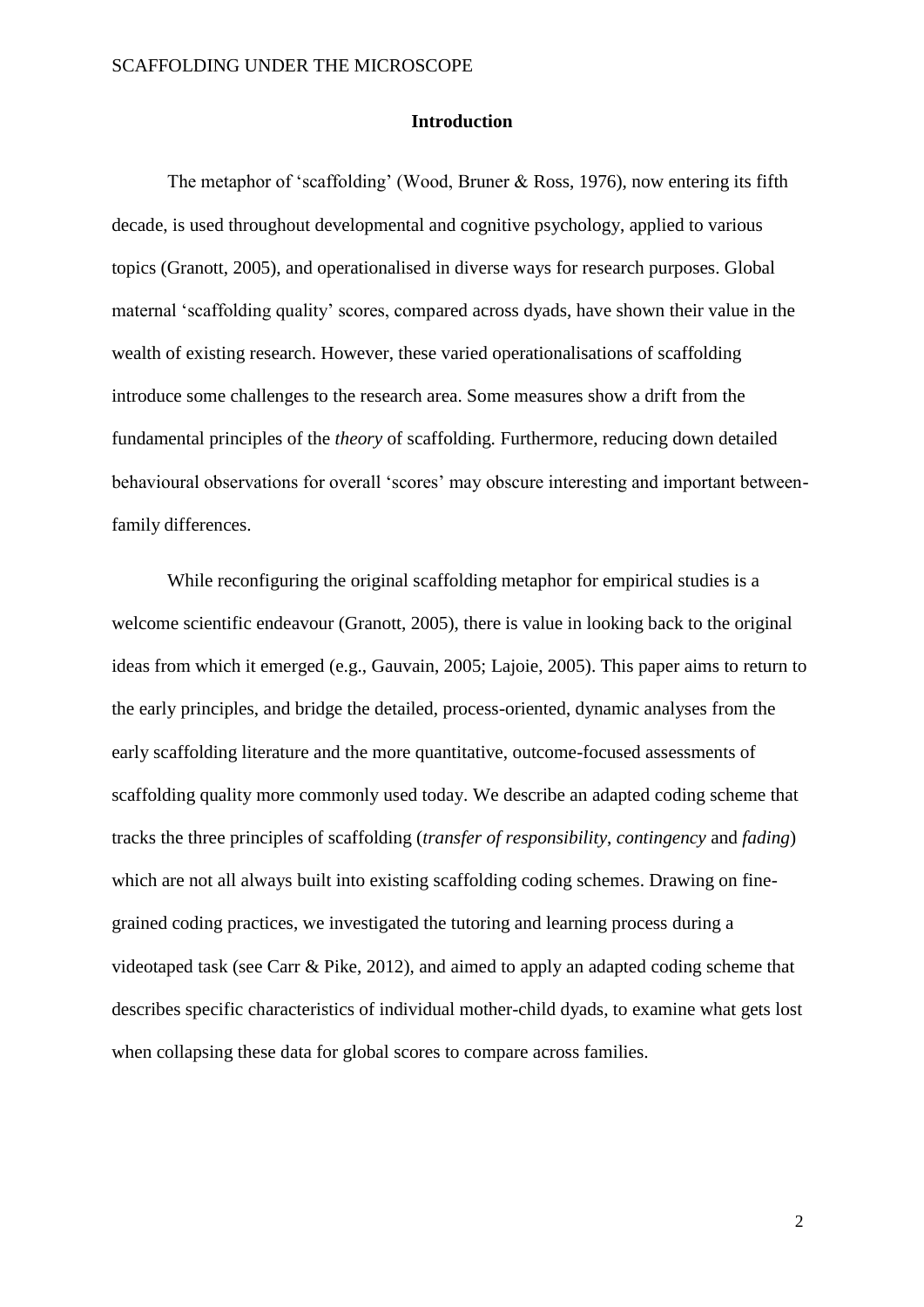We shall first provide some overall context in which to position this work, by outlining the conceptual features of scaffolding and detailing how they may or may not fit with existing coding schemes.

### *Transfer of responsibility*

While the feature *transfer of responsibility* is often referred to, it does not describe what is actually taking place for the child to take on more responsibility of the task. One insight into how enables this shift in ownership comes about was by Wertsch (1979), a contemporary of Wood's, whose work neatly dovetails his own. Wertsch's observations of mother-child tutoring interactions mapped Vygotskian theories of socio-cognitive learning (Vygotsky, 1978) onto actual interactions. He described the social learning process as a 'transition of regulation', emphasising that in tutored sessions children develop the *selfregulation* skills required for the task; by extension, adults demonstrate and model these selfregulation skills for the child (*other-regulating*). Scaffolding can then be understood as the strategies the mother uses to aid the *transfer of regulation* to the child over the course of the task. This perspective has since been used to describe the tutoring process more generally (e.g., Díaz, Neal, & Amaya-Williams, 1990; Lajoie, 2005).

While maternal scaffolding could be conceptually understood as *other-regulating*  behaviour, the actual measurement of scaffolding usually does not explicitly reflect otherregulation behaviours. Instead, *overall* support is often measured, either by the *amount* of support (e.g., Carr & Pike, 2012; Conner & Cross, 2003; Fernandes-Richards, 2006; Pratt, Kerig, Cowan, & Cowan, 1988; Wood, Wood, Ainsworth, & O'Malley, 1995) or the *appropriateness* of support (e.g., Englund, Luckner, Whaley, & Egeland, 2004; Hammond, Carpendale, Bibok & Liebermann-Finestone, 2012). Where support behaviours *are* coded separately, they tend to be classified by explicit actions (e.g. Wood, Bruner & Ross, 1976;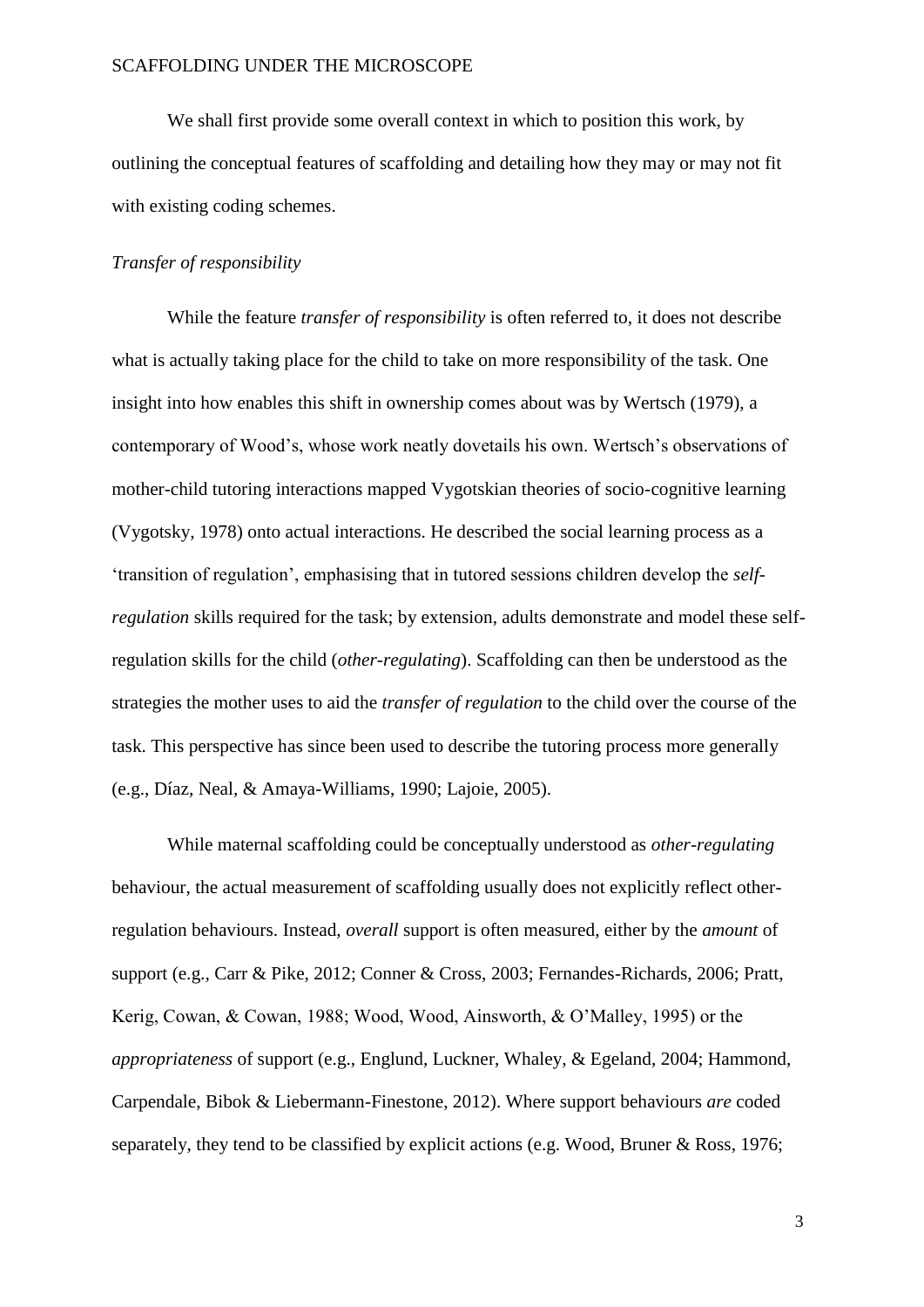Lindberg, Hyde & Hirsch, 2008) or by whether the support is cognitive or emotional (Pianta & Harbers, 1996), rather than by the specific regulation behaviour being modelled for the child to internalise.

Given that Wertsch's notion of regulation transition is bolstered by statistical associations between maternal scaffolding quality and both the child's later self-regulation skills (e.g., Neitzel & Stright, 2003; Pino-Pasternak & Whitebread, 2010; Stright, Neitzel, Sears, & Hoke-Sinex, 2001), and indeed skill development within a task (Pino-Pasternak, Whitebread & Tolmie, 2010), it is surprising that *other-regulation* is rarely operationalised for tutoring research (two exceptions are Nader-Grosbois, Normandeau, Ricard-Cossette, & Quintal, 2008; and Hadwin, Wozney, & Pontin, 2005). The self-regulatory skills internalised by the child during a scaffolding interaction tend not to be examined (see Pino-Pasternak et al., 2010 for an exception), so few self- and other-regulation coding schemes exist.

In contrast, in the literature on technology, the other-regulating role of the device is clearly considered in coding schemes (see Lajoie, 2005). Once such scheme is used in this paper and applied to scaffolding, to observe the emerging self-regulation of the child, *along with* the corresponding other-regulation of the mother, to operationalise the original concept of the transfer of responsibility, and plot *how*, in addition to *whether*, optimal scaffolding took place.

#### *Contingency*

Another key concept of scaffolding is that the mother's support is contingent on the child's own behaviour and actions, or when the child signals support is needed. While the tutor's behaviour and skills are crucial to the process and product of an interaction, the contribution of the child is also a determining factor: the child's own effort "*assists the adult to assist*" (Tharp & Gallimore, 1998, p. 101, original italics). Vygotsky (1978) described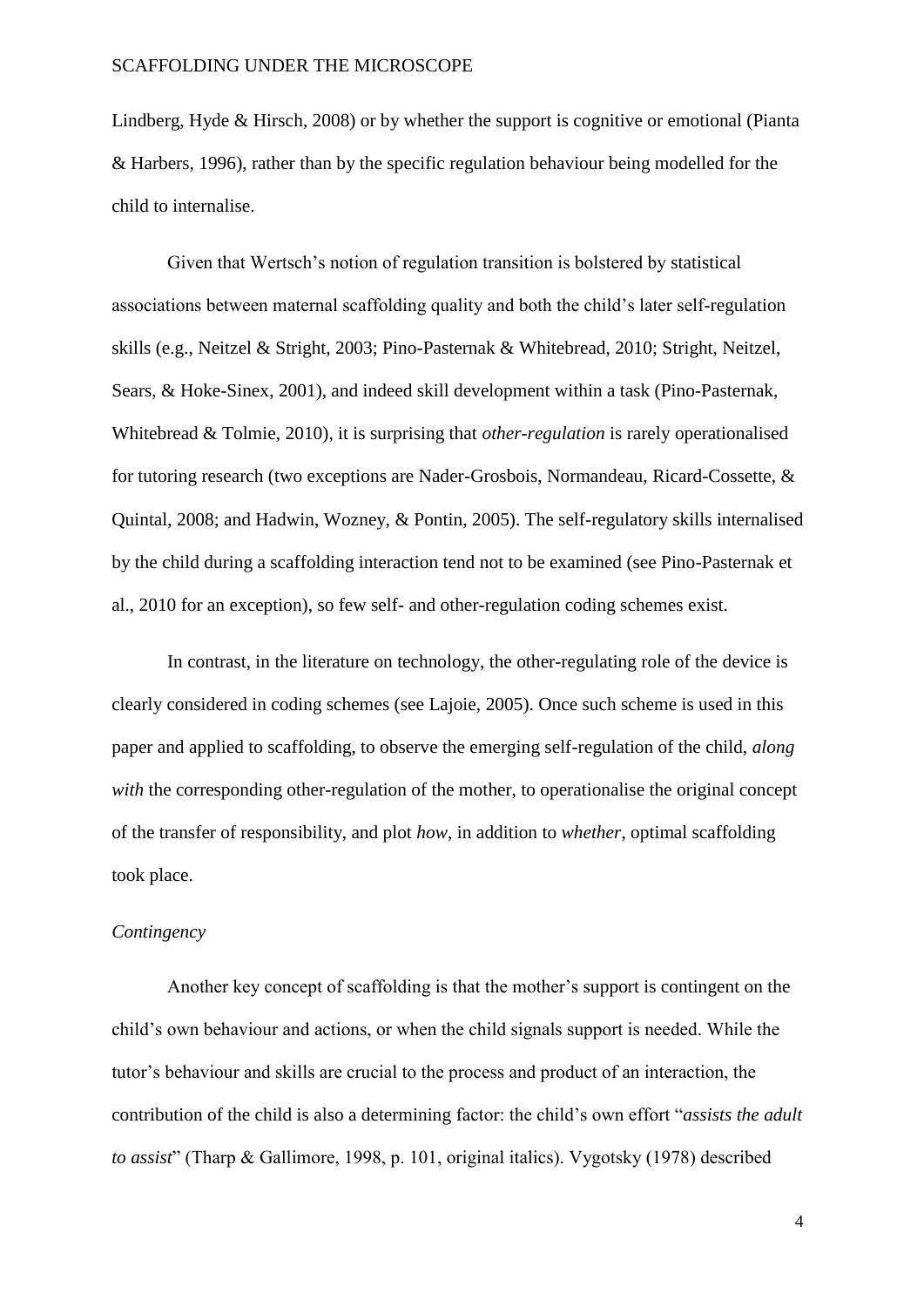learning as an *internalisation* by children of behaviours externally modelled by the 'expert', which requires effort on behalf of the child; they are active participants in their own learning experience. A mother can scaffold in a highly contingent way, but unless the child is also able to clearly signal need for assistance and willing to internalise the lessons, it will not be successful. In scaffolding measures, however, the child's input is rarely directly examined as a discrete element of the learning experience; instead, the child's behaviour (either prior to or directly after an intervention by the tutor) is typically used as a device for judging the adequacy of the tutor's scaffolding and contingent levels of support (e.g., Carr & Pike, 2012; Conner & Cross, 2003; Pino-Pasternak, Whitebread & Tolmie, 2010; Pratt, Kerig, Cowan & Cowan, 1988). The child's success at the task, therefore, can inadvertently be attributed entirely to the adult's help, not to the child's responsiveness and ability to retain and apply the other-regulated skills. While the child's own self-regulatory development is at times coded (e.g. Pino-Pasternak, Whitebread & Tolmie, 2010), it is not typically coded as a *part* of scaffolding within existing scaffolding measures. The coding scheme proposed here allows for a measure of contingency founded on the mother's level of intervention according to the child's current challenge, while also acknowledging the effort and internalisation of the child as a crucial aspect of the *success* of the interaction.

### *Fading*

Scaffolding is a dynamic process; any learning takes place over time. Wertsch (1979) described how, as the child develops experience, knowledge and confidence, the mother gradually displays fewer other-regulating behaviours over the course of the task, following a transition of responsibility principle. The *fading* within Wood et al.'s 1976 description of scaffolding requires an observable shift in leadership of the task. Testing scaffolding quality would involve testing an overall fade from the mother across the interaction, which requires very fine-grained coding methods to pick up incremental changes. This causes problems for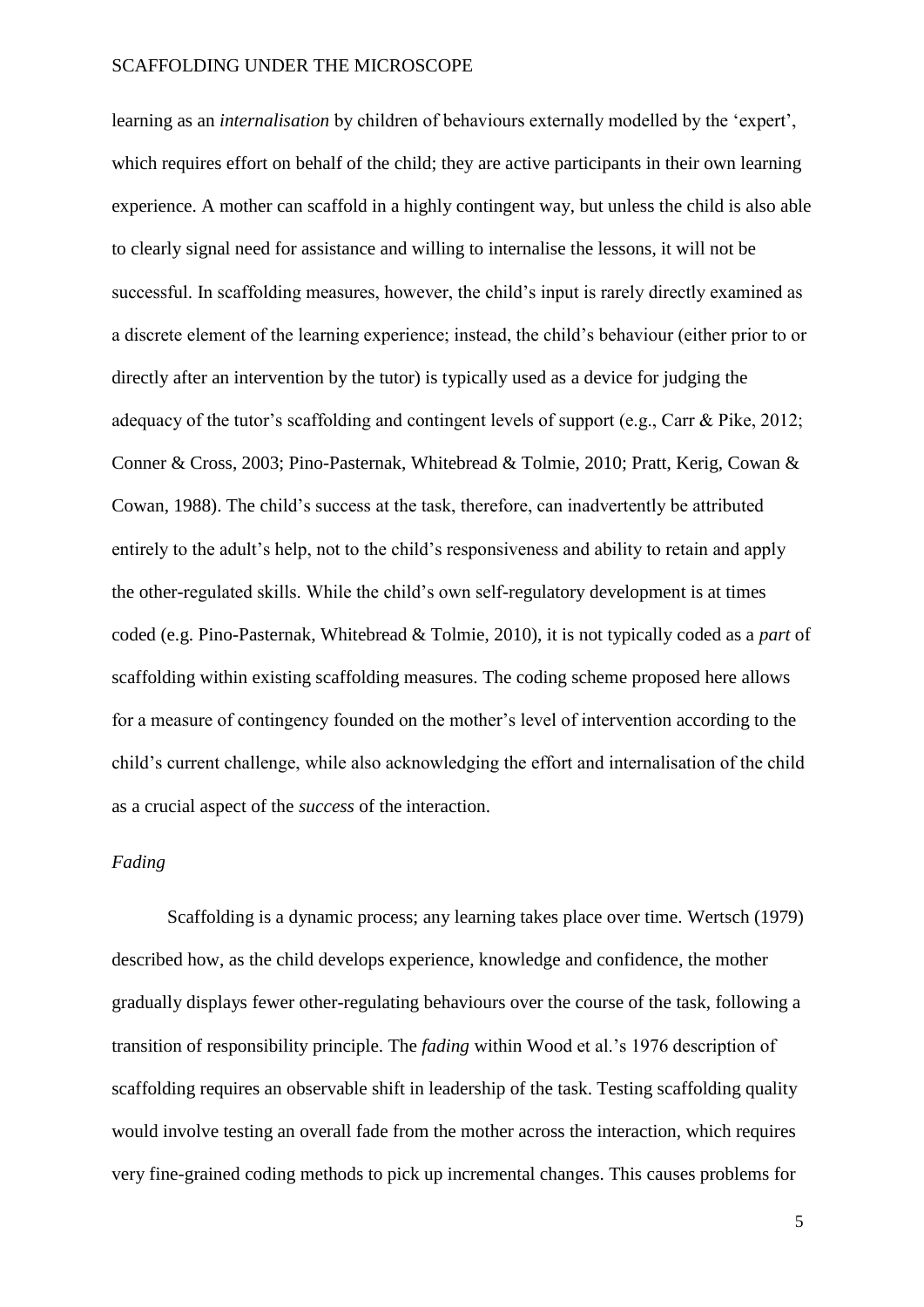coding schemes setting out to compare across families, where a single scaffolding 'score' is easiest for statistical testing. Some researchers have used detailed methods in their analysis, but then collapse them into a global maternal scaffolding or contingency score (e.g., Carr & Pike, 2012; Pino-Pasternak et al., 2010; Wood, Wood, & Middleton, 1978). What remains is the mother's *average* fading throughout, while potentially insightful information about changes in the dynamic and development over time is lost. Pino-Pasternak and colleagues (2010) provide qualitative exemplars of this in addition to their quantitative coding; we intend to build on this by using fine-grained coding to explore and challenge the validity of the sample-level scores.

The coding scheme proposed here borrows from micro-developmental methods. This process-oriented method provides data capturing "real-time… evolution of skills and abilities of development and learning" (Granott & Parziale, 2002, p. 1), and has the potential to plot the children's self-regulation skills as they emerge, are practised and refined, and eventually become automatic behaviours, whilst also following the other-regulating strategies of the mother as the task progresses, and how she intervenes at episodes of particular challenge. The bidirectional nature of dyadic interactions is particularly suited to mapping the dynamic of scaffolding (van Geert & Steenbeek, 2005), and could provide rich and detailed information on the scaffolded learning process (e.g. Van de Pol & Elbers, 2013) that are obscured when collapsed into global 'scaffolding' scores.

### **Method**

#### **Sample**

The longitudinal dataset from the Sisters and Brothers Study (SIBS: Pike, Coldwell & Dunn, 2006) was re-analysed for this study. Mothers and children were recruited through mainstream schools in south England. The ninety children included in this study all had at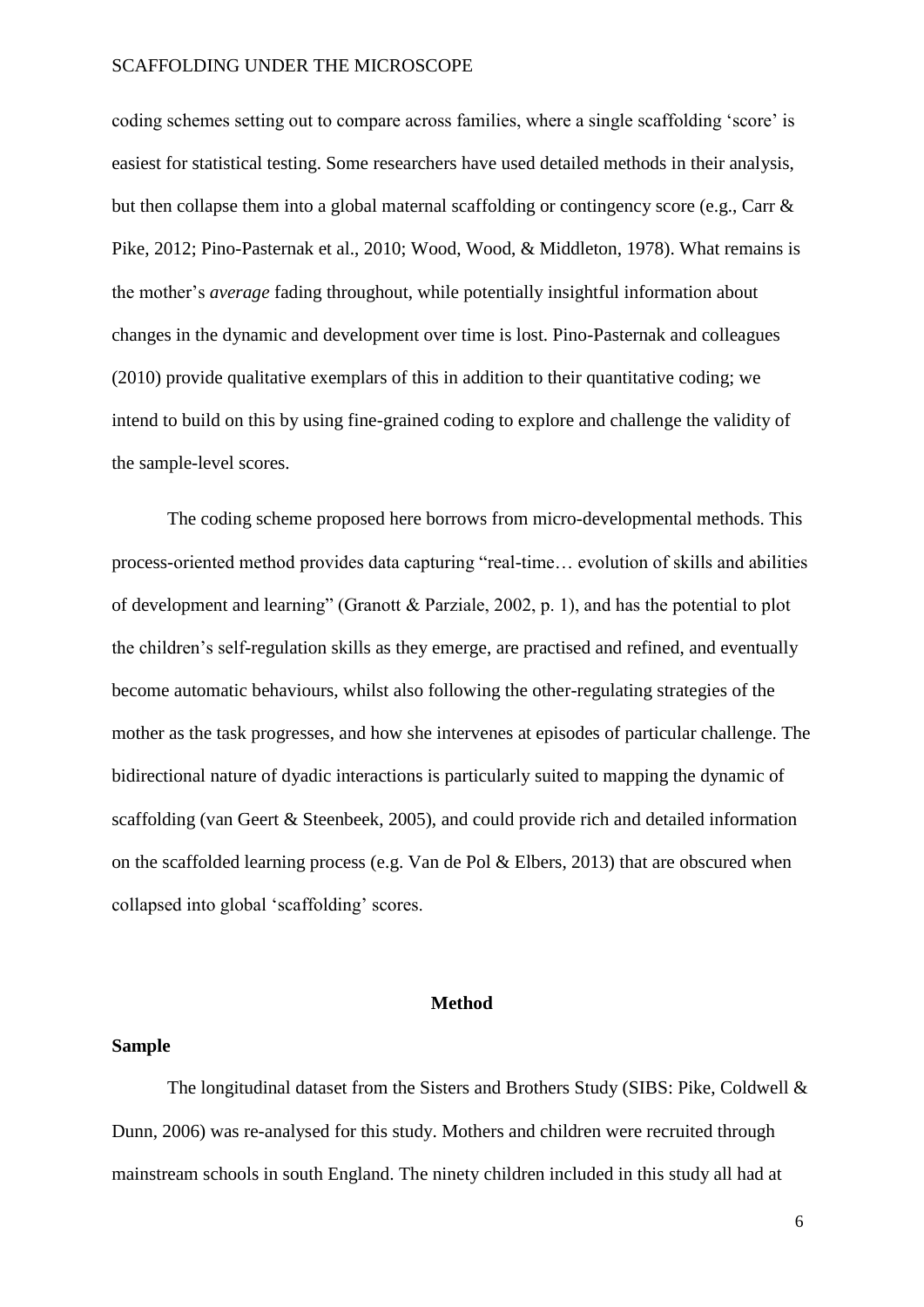least one older sibling. Twelve were discounted from coding, detailed below. Of the remaining children, 36 (46%) were girls; mean age 9 years 10 months  $(SD = 11.14$ , range = 8y - 11y 11m). Thirty-five mothers (45%) had no education beyond secondary school, twenty (25%) had a college education or vocational training, and twenty-three (30%) had undergraduate or postgraduate qualifications.

#### **Procedure**

The mother and child were visited in the family home. The child was asked to complete the block design puzzle task adapted from the Wechsler Intelligence Scale for Children-Revised (Wechsler, 1974). With both mother and child seated on the floor or at a table, the child was given nine wooden blocks and a booklet featuring ten four- and nineblock designs, increasing in complexity. We treated the first three trials in Wechsler's task as practice rounds, while the child learns the nature of the task. At Trial 5, the designs start requiring nine blocks. The child was instructed by the researcher to make a copy of the design using the blocks, and once they had finished a design they could move onto the next. The child was asked to work through the booklet in his or her own time, and told that their mother was there to help them if they needed. Mothers were given basic instructions ("Each square is one block. Some of the designs use only four blocks but the ones towards the end use all nine blocks."). This activity was videotaped for later coding. In cases where the mother stated her own inability to do the task ("I don't think I can do this either"), the mother-child dyad was excluded from analysis entirely, because the mother was not meeting the assumption in scaffolding that the 'knowledgeable other' can complete the task themselves.

#### **Behaviour Coding**

Since Wertsch's pioneering observations, few coding schemes measuring transfer of regulation have been devised and validated. We used the self- and other-regulation coding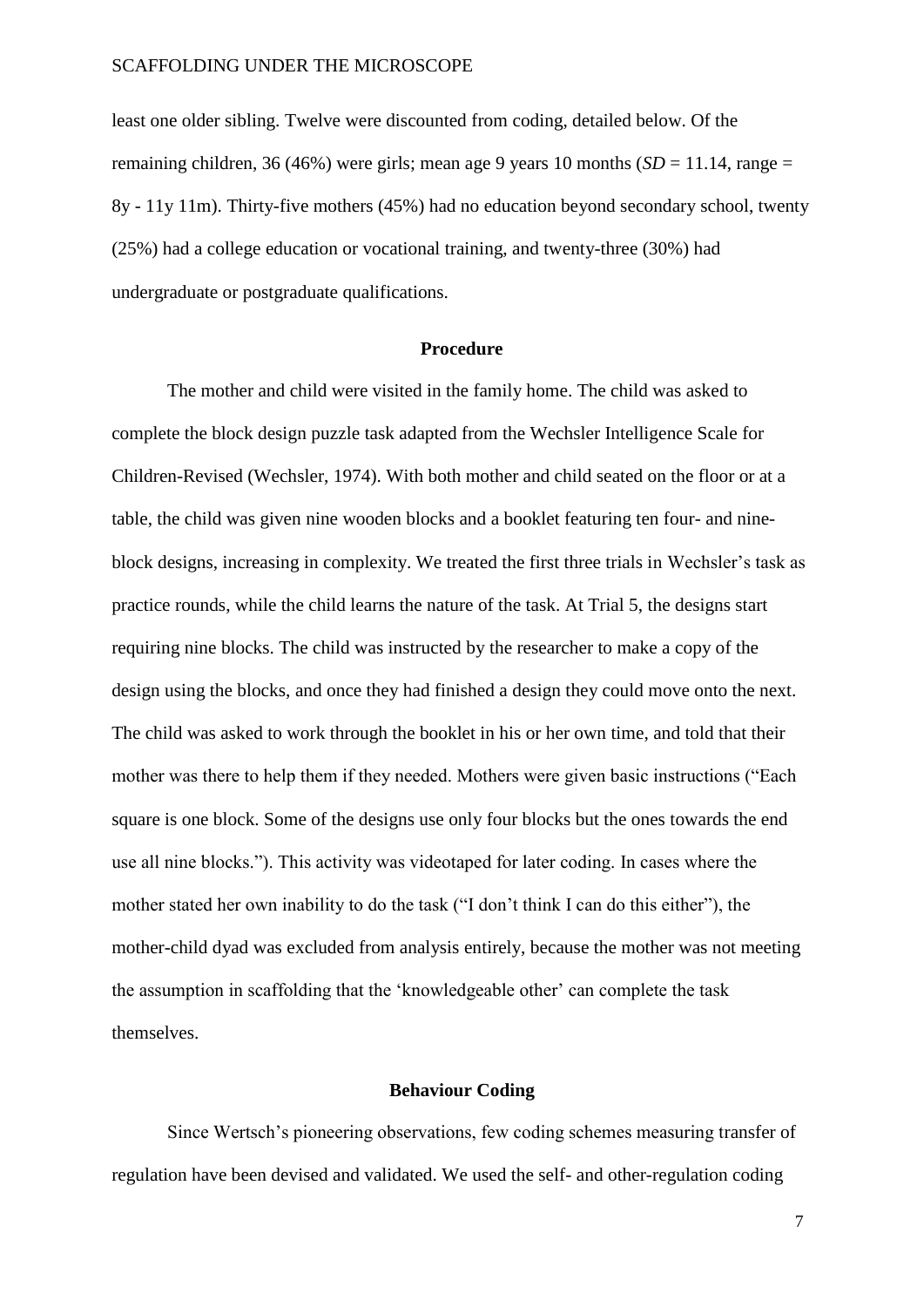scheme for dyads developed by Nader-Grosbois and colleagues (Nader-Grosbois & Lefèvre, 2011, 2012; Nader-Grosbois et al., 2008). The scheme has been used to compare overall child self-regulation between groups; either comparing typically developing children to children with intellectual disabilities, or computer-based tasks to physical ones (Nader-Grosbois & Lefèvre, 2011). It has also been used to assess group-level self-regulation over the course of a task (Nader-Grosbois et al., 2008). Equivalent parental other-regulation scores have also been devised, and correlated with the children's scores (Nader-Grosbois & Lefèvre, 2012).

Of the seven aspects of regulation from the original coding scheme, six were included to measure child self-regulation (CSR):

- Exploration of means and planning (e.g. "I might start at the top corner");
- Joint attention (e.g. following points);
- Management (involvement and control of task);
- Attention;
- Motivation; and
- Evaluation (e.g. checking the booklet before moving onto the next trial).

We removed 'identification of objective' because the objective did not change after the practice rounds. These same six items were used to measure mother's other-regulatory behaviours, or MOR (e.g. for exploration of means, a mother suggests to the child that it may be useful to break down the design into parts). We extended the three-point scale of the original coding scheme (Nader-Grosbois & Lefèvre, 2012) to four points to increase sensitivity. In the CSR coding scheme, 1 was high display of that particular self-regulatory behaviour, and 4 was low display. In the mirroring MOR coding scheme, these same items were reverse-coded at the coding stage, such that 1 represented low other-regulation. Behaviours were coded for either frequency (e.g., '3 instances or more'), proportion (e.g., 'throughout'), or extent (e.g., 'moderate'). For each completed trial, the mother was rated on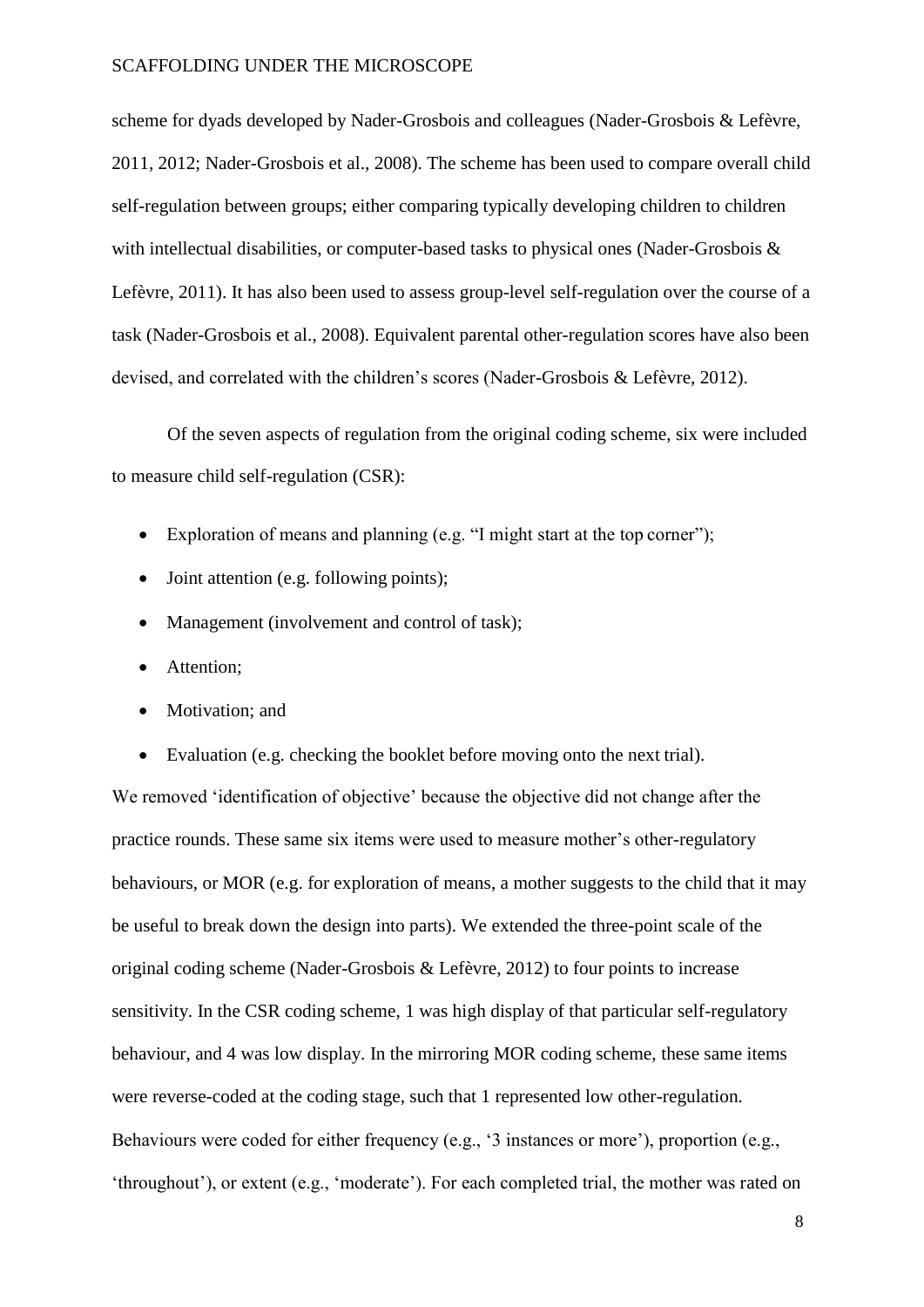the six MOR behaviours, and the child on the six CSR behaviours, yielding a total of 48 codes per individual, and 84 per dyad.

Fifteen percent of the videos were double-coded to check for inter-rater agreement. Percentage agreement was 94% to within one point on the scale (74% perfect agreement). Correlations between coders on each item were on average .92, ranging from .70 (child joint attention) to .99 (child motivation).

### **Data Reduction**

With such dense data collected on each family, we reduced the data in multiple ways. For the overall amount of CSR and MOR during *each trial*, we averaged across the specific regulatory behaviours at each trial. We calculated reliability for each behaviour type over the course of the task. For MOR, the mean alpha was .76, varying from  $\alpha = .83$  (joint attention) to  $\alpha$  = .64 (evaluation). For CSR, the reliability was lower, mean  $\alpha$  = .61, varying from  $\alpha$  = .76 (exploration of means and planning) to  $\alpha = .45$  (joint attention).

For CSR in a particular behaviour, we calculated the mean score of that behaviour across the seven trials, giving an overall score of the extent of their self-regulation in that behaviour *across the task*. We did the same for the MOR for each behaviour. To look at change in mother's and child's regulation over the course of the task, we computed overall CSR and MOR for each trial. Principal component analysis of regulatory behaviours at each trial, and subsequent reliability tests, yielded a robust single 'child self-regulation' factor, including all six behaviour types (planning, joint attention, management, motivation, attention and evaluation), whose reliability had a mean  $\alpha$  of .66 (varying from .54 at Trial 5 to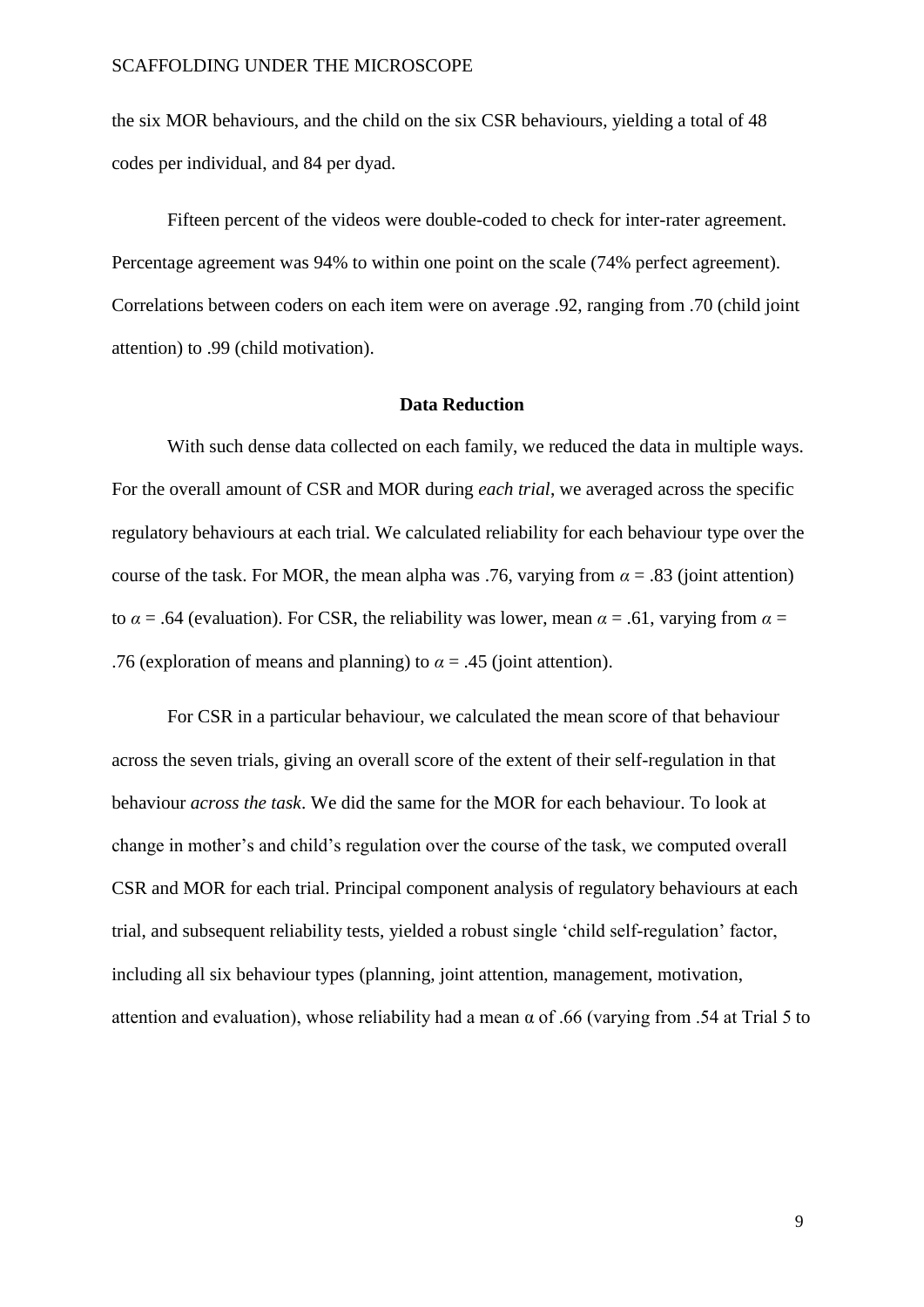.72 for Trial  $4$ <sup>1</sup>. These scores during each individual trial were combined to get a mean score of CSR for that trial. The mothers' other-regulatory behaviours yielded a single factor of planning, joint attention, management, and evaluation (with a mean alpha of .79, varying from .75 at trial 9 and .87 at trial 4); attention and motivation did not load onto this factor. As with the child data, the mean of these four scores then produced MOR at each trial. Finally, to create an overall CSR score, we used the mean of the CSR scores across all seven trials; we computed overall MOR in the same way.

### **Results**

We shall first describe the global, collapsed scores typically used in scaffolding literature, and then look at sample-level insights into regulation behaviours and change over time. The second part turns to exploring what the fine-grained data can tell us about the tutored interaction and the other-regulation process that the sample-level scores may not.

#### **Part 1: General Findings across the Sample**

We used the averaged MOR and CSR scores across trials to show trends across the sample (Table 1). Overall, children showed high self-regulation, and mothers showed low other-regulation.

#### *[TABLE 1 ABOUT HERE]*

<sup>&</sup>lt;sup>1</sup>We retained all items for child self-regulation because there was no single item (or combination of items) which, when removed, consistently and substantially increased the alpha scores across designs. While these low scores suggest questionable reliability, it is in line with reliability commonly found within constructs of social science data (Field, 2013).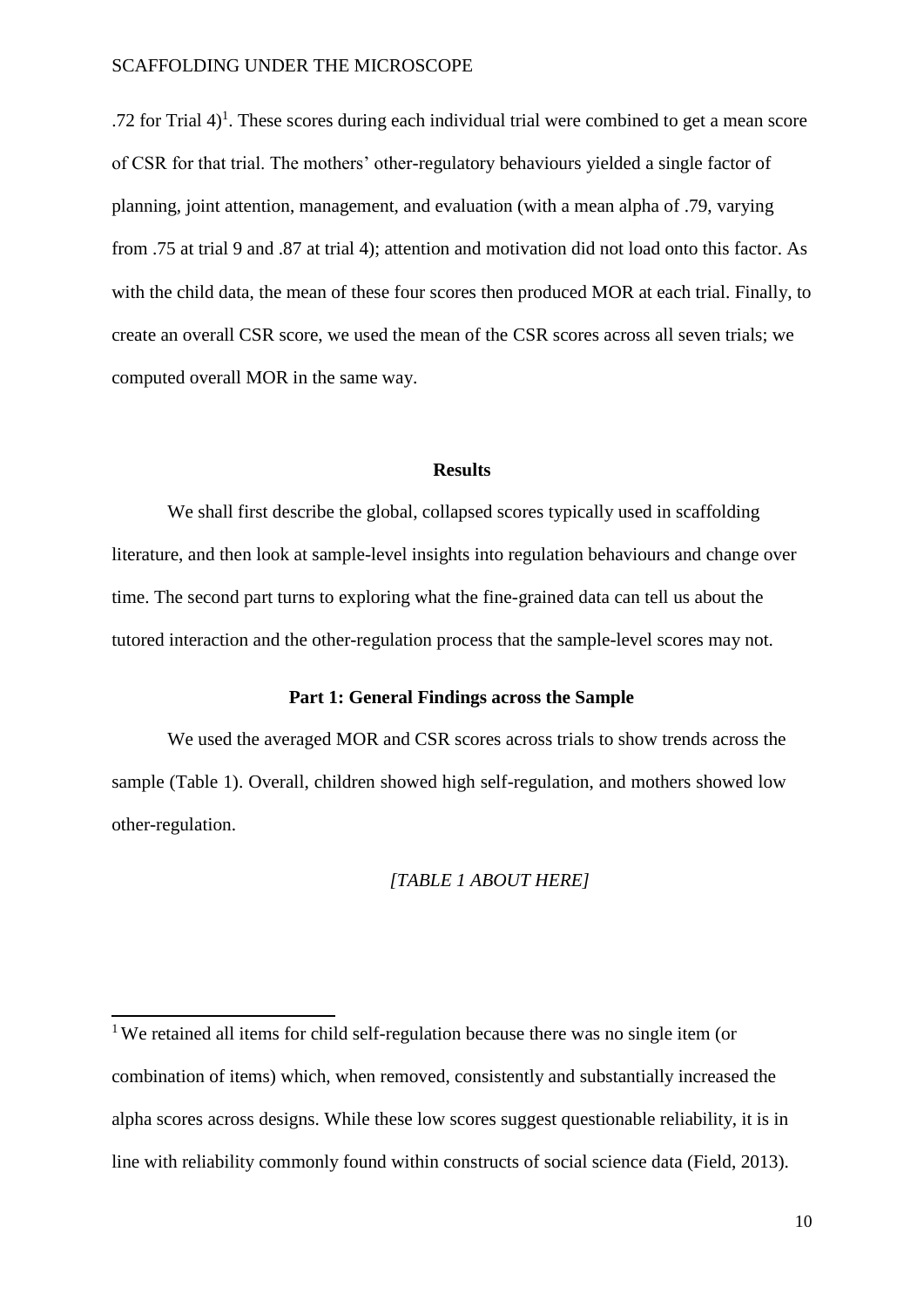We also used the constructs of behaviour *types* to show trends across the sample (Table 1). Repeated-measures ANOVA, with Greenhouse-Geisser correction, confirmed that the types of self-regulation behaviour differed significantly,  $F(3.50) = 26.35$ ,  $p < .001$ . Children scored highest in attention and joint attention, and were least self-regulated in their planning and in management of the task. It appeared, then, that children were stronger in responsive self-regulation behaviours, rather than the initiating, strategic ones. This also highlights the demands of this task in particular; attention regulation is a general, practised skill, whereas planning in these trials is more challenging.

### *[TABLE 2 ABOUT HERE]*

Means of MOR behaviour types also varied significantly,  $F(3.37) = 67.39$ ,  $p < .001$ (Greenhouse-Geisser corrected). Mothers other-regulated the child's attention very little, and other-regulated most in planning and joint attention. If the children generally scored highly in a behaviour type, the mothers generally had lower MOR scores of that behaviour type. This complementarity fits with the contingency principle and provides some validation of this coding method.

We also used our data to look at general trends in maternal other-regulation and child self-regulation over the course of the trials. Mean scores of each behaviour type were used to chart change from one trial to another (see Figures 1 and 2). A one-way repeated-measures ANOVA with Greenhouse-Geisser correction confirmed that overall CSR was significantly different between trials,  $F(4.67) = 24.32$ ,  $p<.001$ . In Figure 1, Trials 1 and 4 have peaks of high self-regulation. The shift after Trial 4 corresponds to the task shifting from four-block to nine-block designs. The general downwards trajectory of self-regulation after Trial 4 is most pronounced in planning and in management of the task. Only in the last three trials do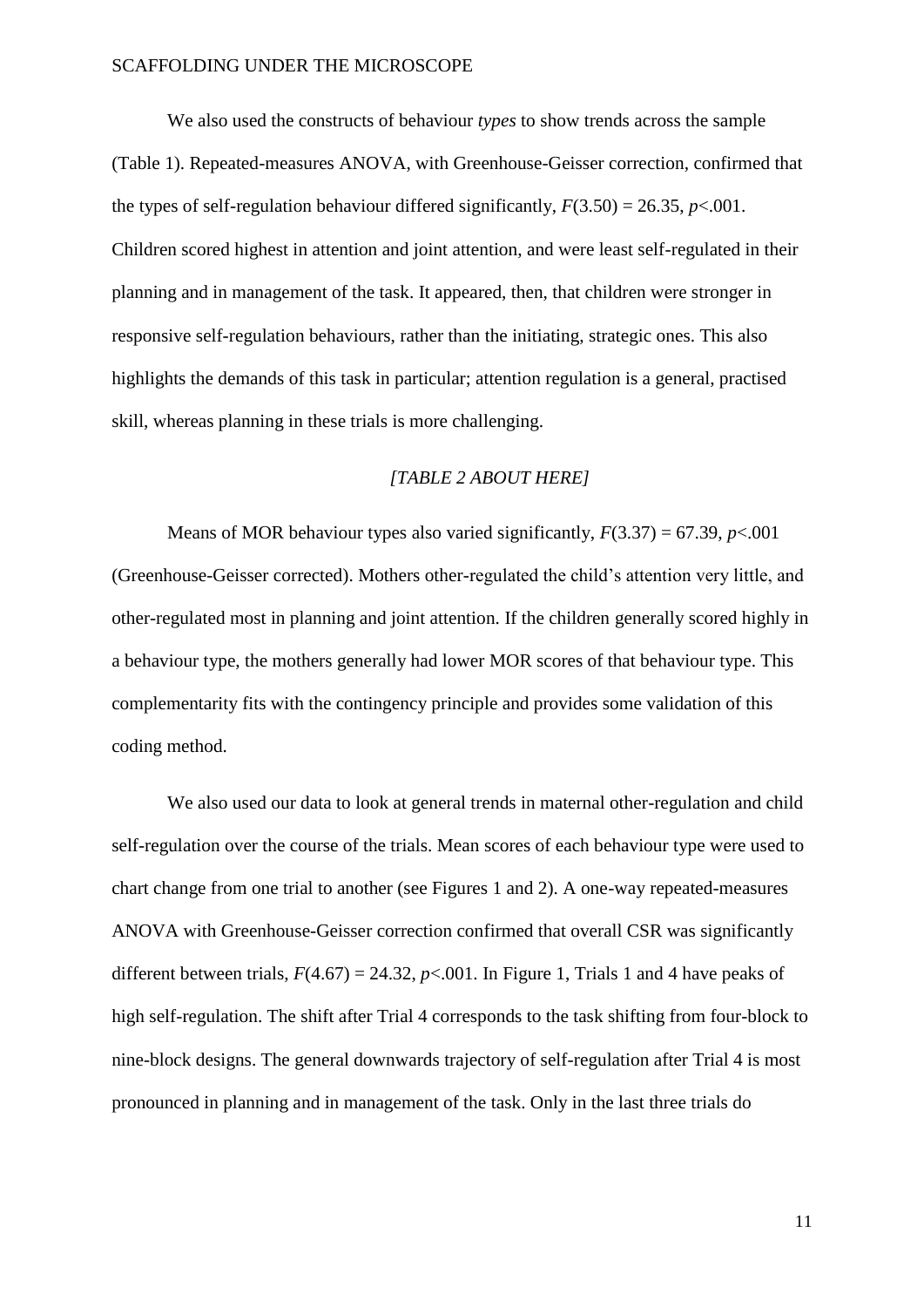attention and motivation start to drop. Evaluation is the only CSR behaviour that recovers during the final three trials.

### *[FIGURE 1 ABOUT HERE]*

The mothers' mean other-regulation also changed significantly over the course of the task,  $F(5.20) = 43.10$ ,  $p<0.01$ . The average pattern of behaviour type changes over time (Figure 2) is a complementary mirroring of the children's. The other-regulation appear to be affected by the features of the trial; as with CSR, MOR is lowest during Trial 4. Mothers showed the most other-regulation in planning and joint attention; evaluation was comparatively low, and did not increase over the course of the task.

#### *[FIGURE 2 ABOUT HERE]*

#### **Correlations between child self-regulation and maternal other-regulation.** To

look at the relationship between the mother and child scores, we correlated the overall CSR and MOR constructs, with bias-corrected bootstrapping to 1,000 cases. The correlation between CSR and MOR was very strong,  $r = -0.75$ ,  $p < 0.001$  (see Figure 3). Where the child showed high self-regulation during the task, mothers tended to show low other-regulation, and vice versa, fitting with the qualitative descriptions of original scaffolding observations (Wood et al., 1976). Correlations between equivalent mother and child scores on the individual behaviours and trial-by-trial were also calculated (see Table 2). The strong negative correlations show a pattern of opposite scoring, i.e. high CSR and low MOR, which fits with the *contingency* concept; within each trial if the child struggled the mother got more involved. Trial 3 showed the highest discrepancy in MOR and CSR, but the correlations declined over the following four trials, suggesting that the mother and child's scores were less complementary as the task got harder.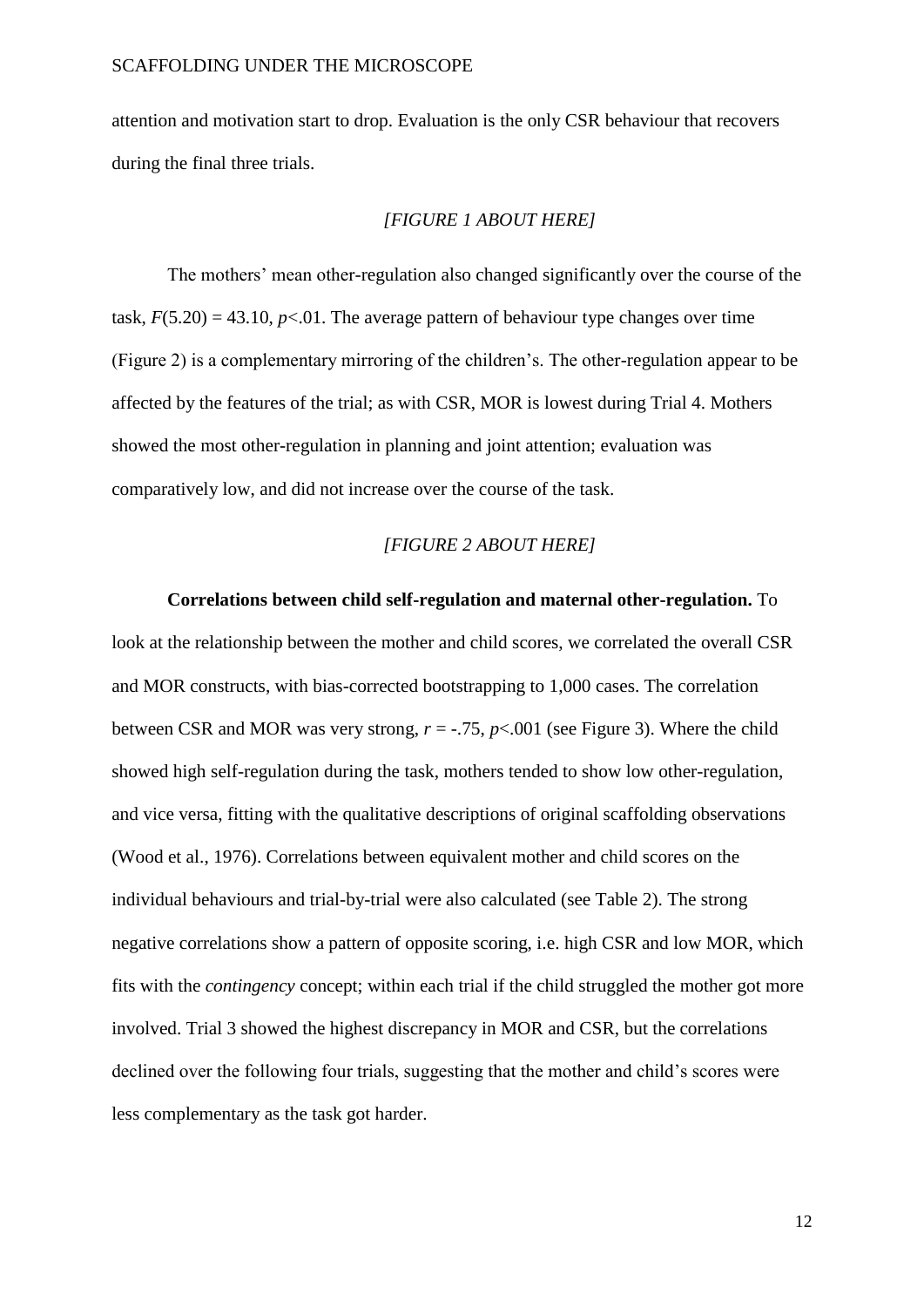#### **Part 2: Detailed Descriptive Analysis of Cases within the Sample**

Having produced sample-level, general findings, we used the rich data to look in finer detail at the particular aspects of scaffolding. We selected cases from the sample to examine variance between families, creating graphs showing the dynamic processes through the course of the task and charts of the specific regulation behaviours involved for each dyad. As the correlation between overall MOR and CSR was so strong, we selected families fitting this trend at either end of the spectrum, and families who did not (see Figure 3). Rather than contrast exemplar families at extremes (like Pino-Pasternak et al., 2010), we intended to contrast families who scored similarly at sample level in order to fully explore the variation of other-regulation styles.

### *[FIGURE 3 ABOUT HERE]*

The scatterplot revealed that most families (e.g. Family A) demonstrated high child self-regulation and low maternal other-regulation. The detailed coding schemes showed this was typically where the child managed the whole task throughout, demonstrating high regulation in all behaviour types, and the mother was not involved because her contribution was not needed (see Figures 4a and 4b). This ceiling effect, then, of Family A is a basis from which to interpret the following families in other categories whose patterns deviate from this.

#### *[FIGURES 4A AND 4B ABOUT HERE]*

Low child self-regulation, high maternal other-regulation. Families B and C both received similar global scores of low CSR and high MOR. However, the graphs display very different behaviour between the two families.

For Family B, the child's self-regulation rates across the trials were highly variable, and by the final trials was very low; this suggests the child was not mastering the task. However, the levels of maternal support appear to complement the child's regulation during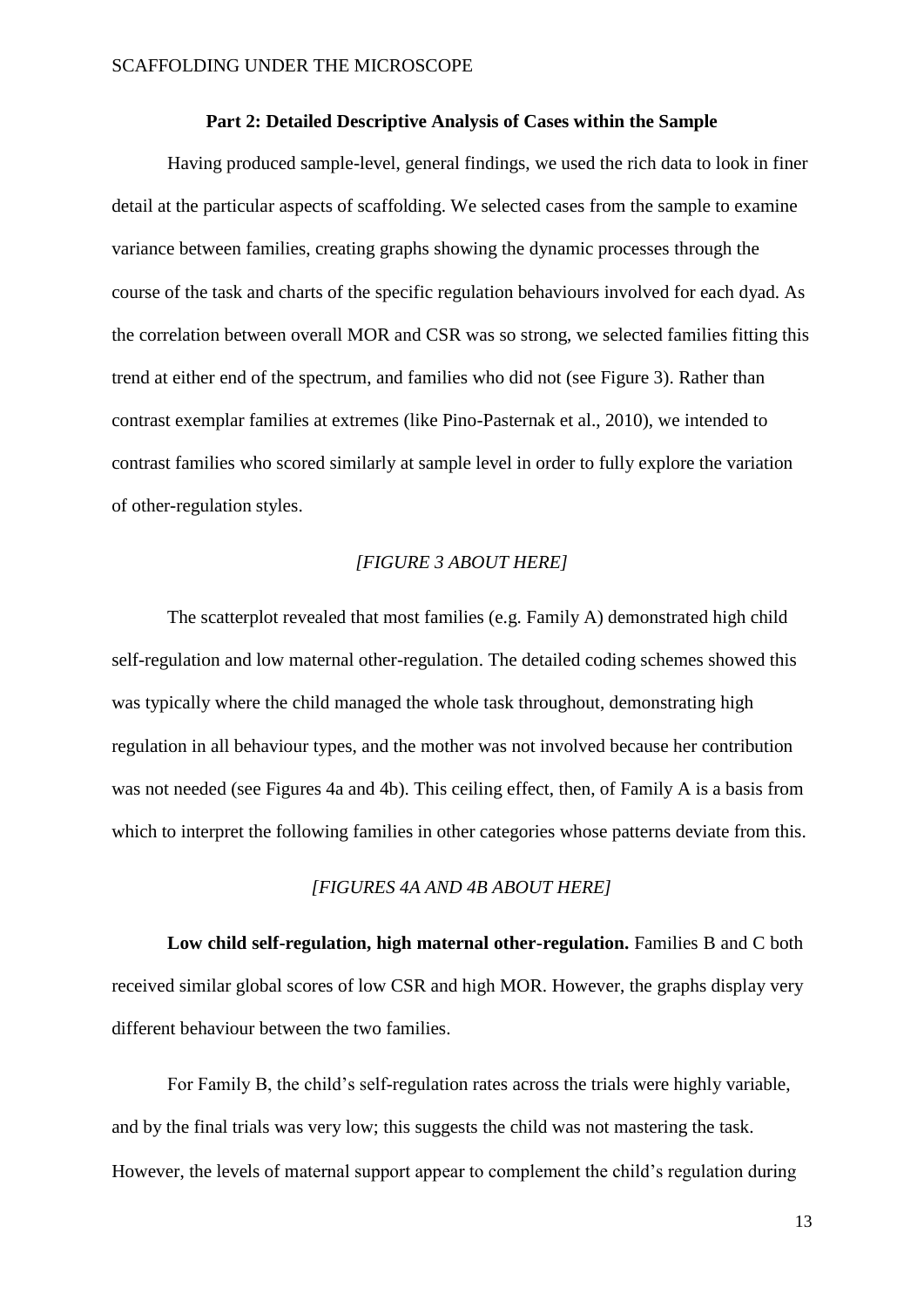difficult trials; the mother delivers a level of support at each trial that is *contingent* on the child's self-regulation levels (Fig 5a). Similarly, while the child struggled in planning and evaluation specifically (see Fig 5b), the MOR behaviours in these two areas were high.

### *[FIGURES 5A AND 5B ABOUT HERE]*

Family C's dynamic over the course of the task is somewhat different (see Fig. 5a). The child had developed good CSR skills in the first half, and applied them effectively for the second, but from Trial 5 the mother kept delivering high-level MOR, which suggests that this mother was not calibrating the level of support in light of changes in the child's capabilities; there is no transfer of responsibility from mother to child. She provided more other-regulation in the behaviours that the child struggled with (Fig 5b). Thus, while the type of her otherregulation was appropriate, she delivered more than appeared necessary by the final few trials, unlike Family B.

**High child self-regulation, high maternal other-regulation.** For both Families D and E, the child's self-regulation stayed high for each trial. However, the MOR is markedly different. The mother of Family D delivered other-regulation relatively consistently, parallel to her child's (Fig. 6a), and she other-regulated the same behaviours the child did less well in (Fig. 6b); so while the other-regulation level was more than necessary, it was calibrated to the child's weaker skills. Family E's MOR levels varied over the trials (Fig. 6a), up to a score of 3.5, and did not follow the *fading* principle of generally decreasing in line with the child's capabilities; a slight drop in CSR after Trial 4 corresponded to a substantial jump in MOR. Furthermore, the mother scored highest in planning and management, neither of which the child scored particularly low in (Fig. 6b). This pattern of behaviour implies *over*-regulating behaviour from the mother, despite the global scores being similar to Family D's.

### *[FIGURES 6A AND 6B ABOUT HERE]*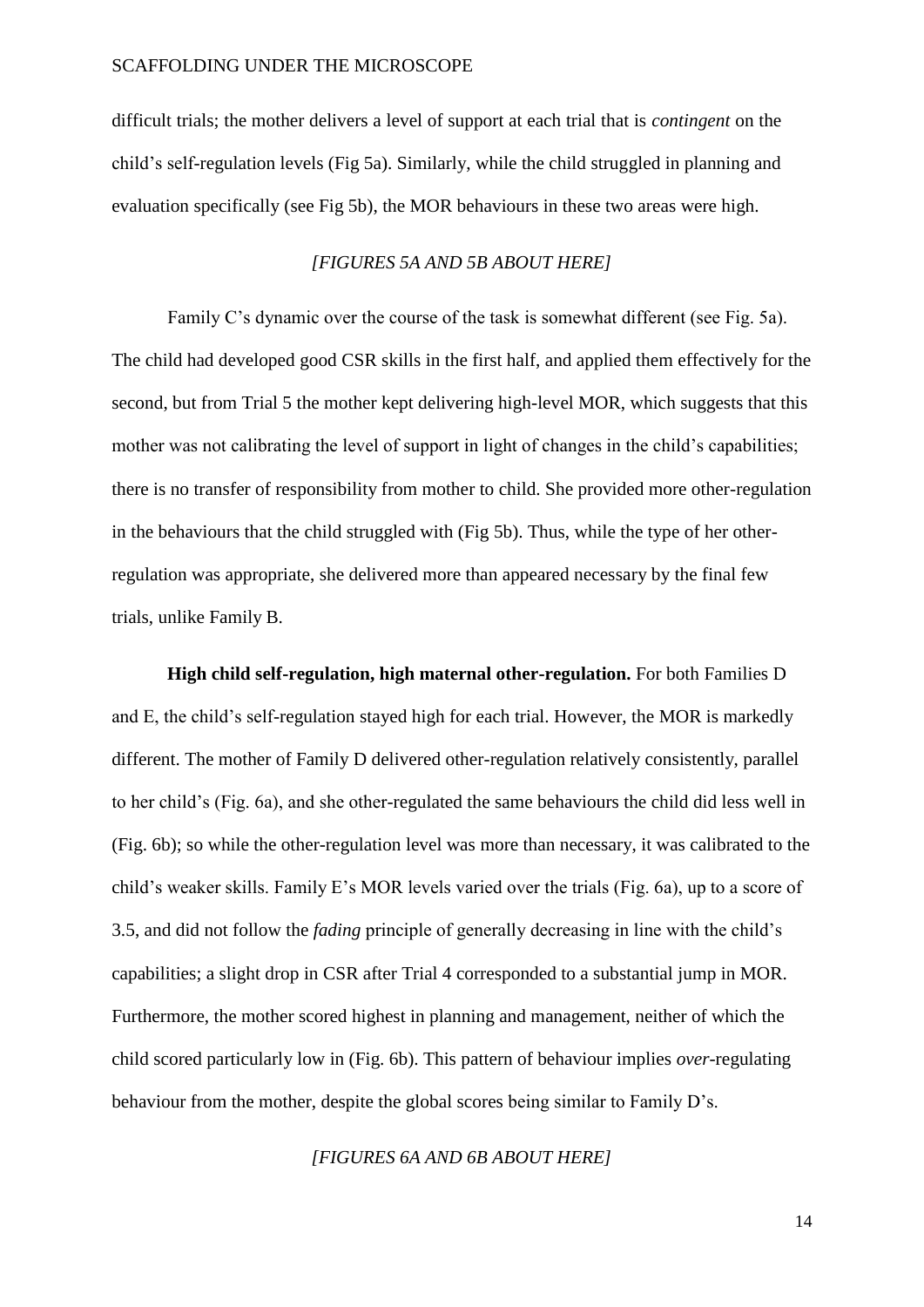Low child self-regulation, low maternal other-regulation Families F and G also differed in the quality of scaffolding in terms of regulation behaviours and over time, when looking in detail. Family F demonstrated a complementary and contingent pattern of CSR and MOR (Fig 7a), whereby the mother's regulation is minimal while the child's is high, until the child's regulation drops and the mother moderately increases her other-regulation. In contrast, from Trial 5 onwards, the CSR of Family G decreased to a low overall score, showing the child does not master the task, but the MOR increased minimally over these final trials – and her response to a decline in CSR was markedly muted compared to other exemplar families. This might be interpreted as *under*-regulation (compared with Family E's over-regulation); she did not build up more structure around the child when needed, as *contingency* rules suggest.

In Figure 7b we observe some incongruity in regulation behaviours for Family F; while the child struggled most in planning, motivation and evaluation, the mother's otherregulated evaluation was low; so while her increasing support was timely, she increased support in some, but not all, of her child's weaker self-regulation behaviours. This is even more the case for Family G (for this family, Figure 7b only features the behaviours of the final three trials, to increase sensitivity for the detail in these trials). The slight raise in MOR was in planning and evaluation, which were the CSR behaviours that the child is having *least*  difficulty with. Instead, attention and motivation, which the child scored lowest on, were not other-regulated at all in these final trials. While the mother's increase in other-regulation is timely, it is small compared to the child's decrease, and not supporting the self-regulation behaviours the child finds most challenging.

#### *[FIGURES 7A AND 7B ABOUT HERE]*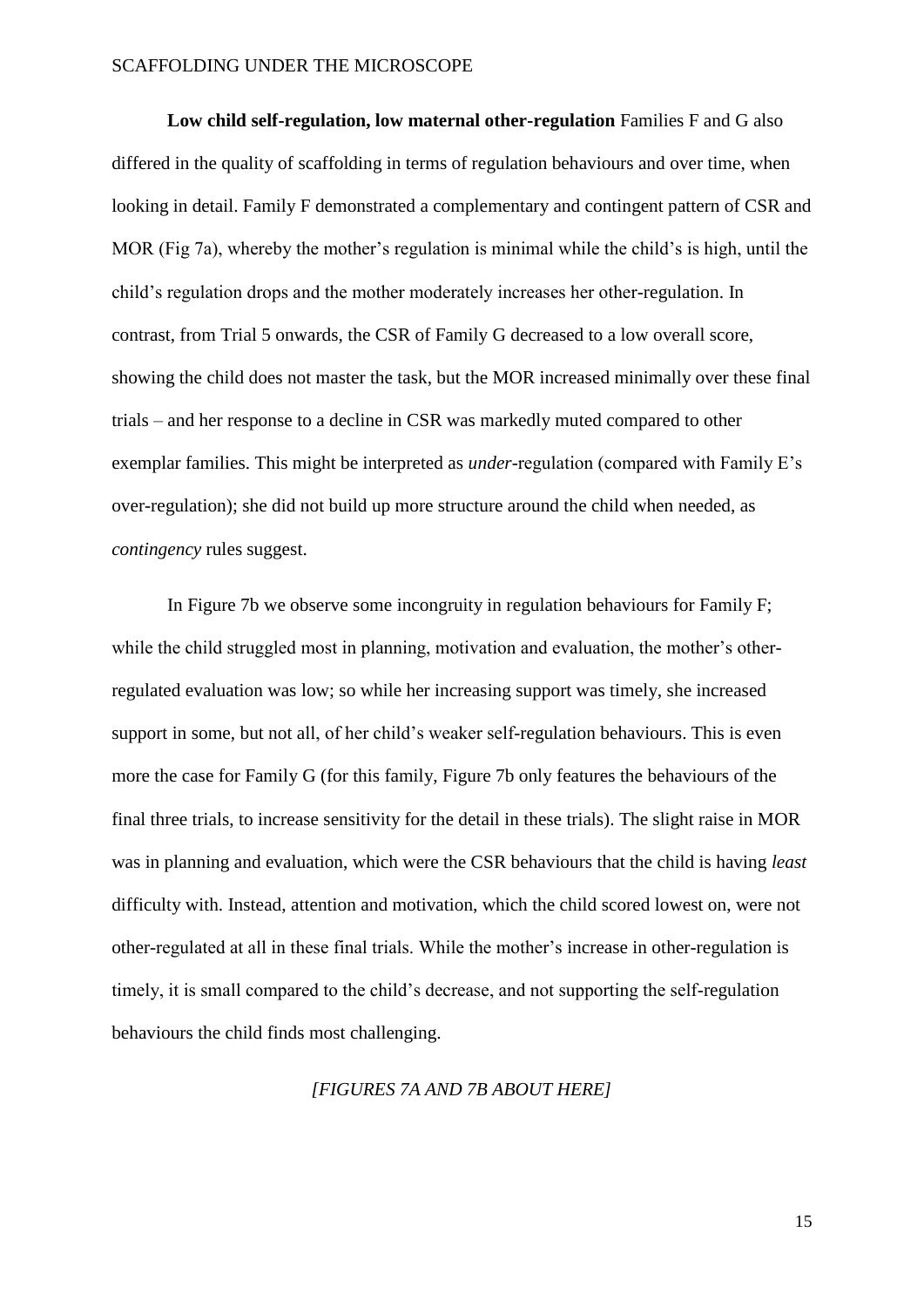The detail in this coding scheme reveals interesting contrasting interactions from families with seemingly similar scaffolding scores at a global level. By looking at the interaction both across the task and at particular regulatory behaviours of both mother and child, we observe diverse tutoring styles; some principles of scaffolding are adhered to while others not evidenced; we see over- and under-supporting; and some seemingly 'non-optimal scaffolding'-scoring mothers in fact follow the principles of scaffolding but the low score is down to the child's effort.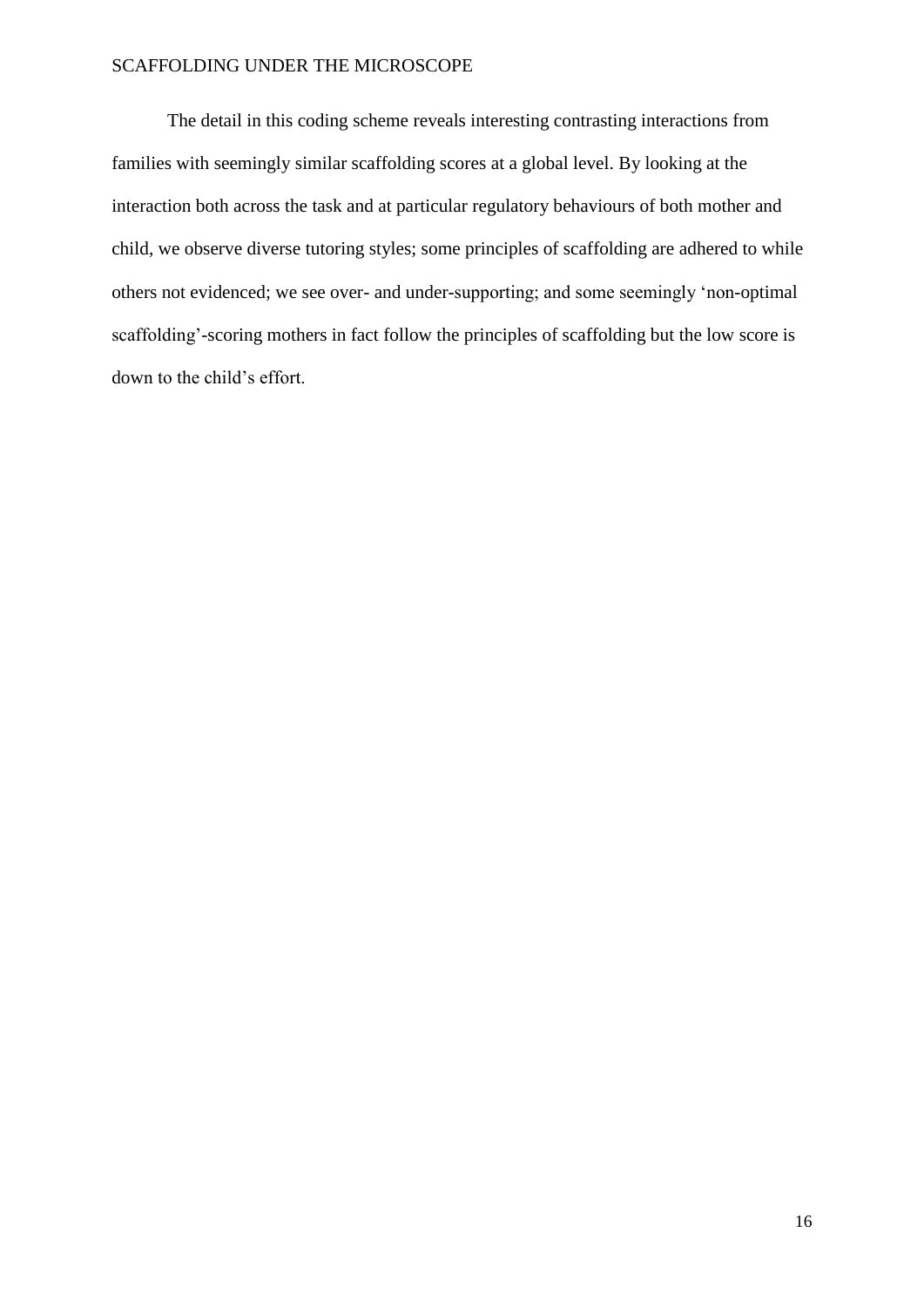#### **DISCUSSION**

This study applied a fine-grained coding scheme, following the principles of transition of regulation, to mother-child interactions, to offer a new micro-analytic insight to scaffolding and to reflect on the validity of existing scaffolding measures.

The findings from this coding scheme call into question the usefulness of global scaffolding scores often employed in the research area, when used in isolation rather than accompanied by qualitative exemplars to illustrate and to challenge the scores. In Part 1, the sample-level scores fitted with the shape of most scaffolding coding schemes: the mother's input is calibrated to the child's, in line with ideas of contingency, transfer of responsibility and fading. In Part 2, taking Nader-Grosbois and colleagues' coding scheme further and looking at individual dyads' variation in both measurable dimensions (regulation behaviours, and development during the task), we delved into a deeper level of detail, and we see many deviations from this pattern.

The time graphs and behaviour charts of individual families (Figures 1 and 2) showed that they all differ from the global scores from Part 1. Furthermore, two similar global scores do not necessarily equate to similar displays of CSR and MOR behaviours over the course of the task; in Part 2, even dyads who scored similarly in overall CSR and MOR showed substantial variations in the ways in which this goal was, or was not, achieved. While some children did not show mastery of the task by Trial 7, others were fully independent throughout. Mothers varied in the timeliness and complementarity of their support; some did not follow the *transfer of responsibility* and *fading* rules, while others delivered uncoordinated support that was not *contingent*. Some mothers provided more support to their child's less well-regulated behaviours, others in aspects that the child was managing well. This suggests that global scores of scaffolding may obscure highly informative detail, to the extent that even different maternal support receives similar overall scaffolding scores.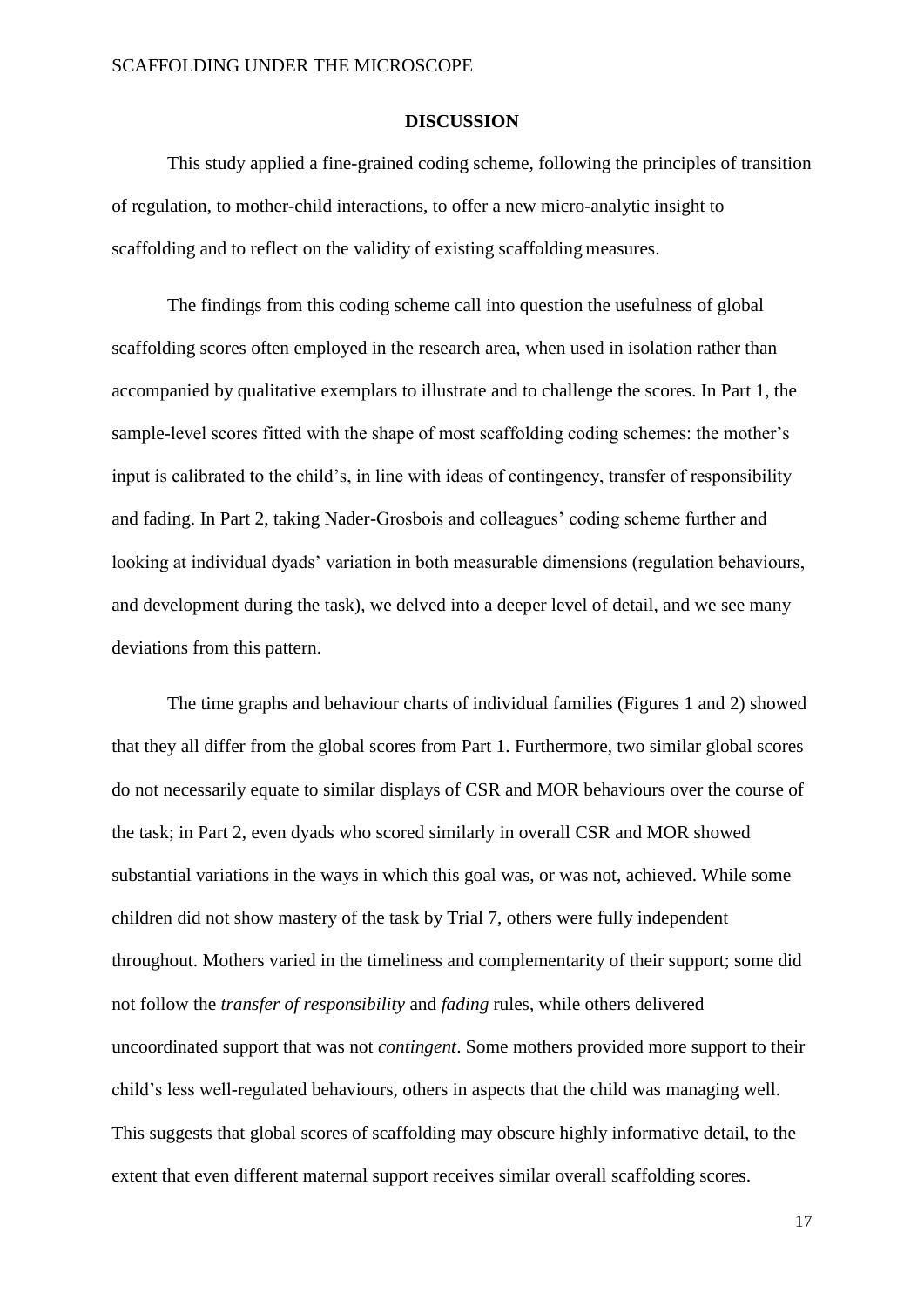Plotting the child's contribution as well as the mother's provides additional contextual insights. This is most significantly seen in the dyad with a *well-scaffolded* global score, whose fine-grained coding was in fact showing ceiling effects. While optimal scaffolding involves the mother being less involved where the child is mastering the task, the global scores inadvertently attribute optimal scaffolding to cases where the child is not struggling at all. Scaffolding quality should not be assessed if the child does not need help and is not learning. However, this study highlights that without the detail of the child's contribution to the task, cases such as these risk being categorised as optimal scaffolding. Additionally, it maps out at what point of this task the child may no longer be working within its Zone of Proximal Development, or has stopped engaging. In these cases even optimal scaffolding would not be effective for the child's learning (Vygotsky, 1978). Some coding schemes would categorise the quality of scaffolding as sub-optimal if the child does not improve; the coding of the child's self-regulation in this scheme suggests that the scaffolding principles can still be followed in cases where the child does not master the task.

The detailed micro-level codes of a dyad at times contradicts their corresponding global scaffolding score from Part 1. In some cases 'non-optimal scaffolding'-scoring mothers in fact follow some of the principles of scaffolding (e.g. Family F). The low score is down to the child's internalising; it appears that high quality scaffolding does not always result in independent management, at least in a task that gets progressively challenging. In other cases, a seemingly well-scaffolded dyad will in fact have a dynamic that does not fit with the scaffolding principles (see Family C). From this, we can evidence that collapsed scaffolding scores not only obscure highly informative detail, but even begin failing to accurately reflect the nature of the interaction it describes.

As well as assessing the validity of collapsed global scaffolding scores, the results demonstrate other uses and benefits of this coding scheme.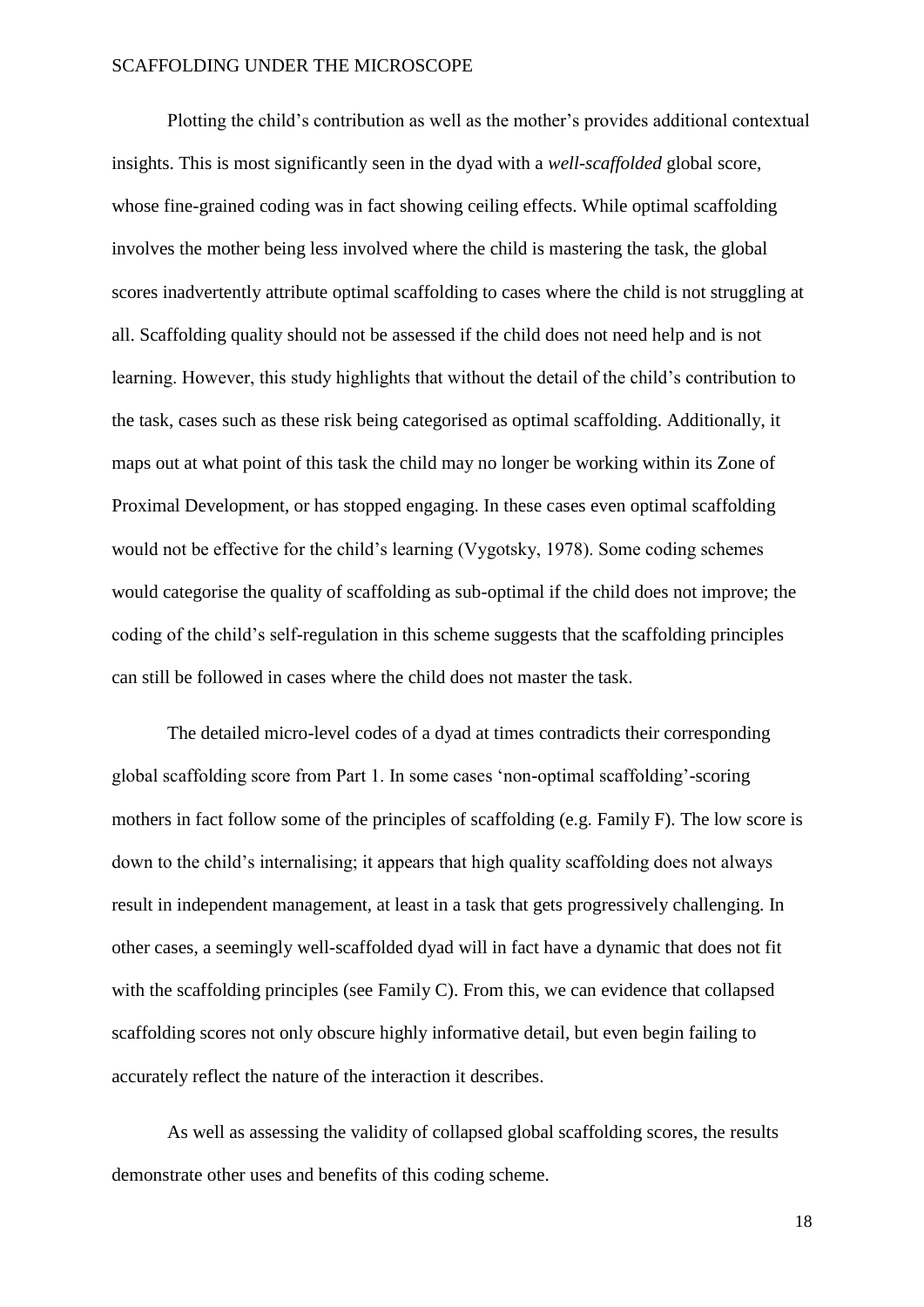The sample-level trends produced in Part 1 would be valuable in task analysis for scaffolding studies. Our data can make general comments about features of Wechsler's block design task as a scaffolded task, which may be distinct to other tasks set for mothers and children. The style and qualities of tasks provided by researchers vary widely (see Nader-Grosbois, Normandeau, Ricard-Cossette, & Quintal, 2008), and each has specific cognitive requirements, demanding different regulation behaviour. It is important to understand the particular demands a given task places on dyads. Further, it has the potential to help identify and remove cases in a dataset that demonstrate ceiling effects or interactions outside of the child's ZPD, neither of which can be present for genuine scaffolding to occur.

The descriptive information about the mother and child, such as that shown in Part 2, allows for a highly detailed and qualitative assessment of a particular dyad's interaction, which may also be valuable for diagnosing where individual dyads struggle most in the scaffolding process. The deviation of families from the sample-level scores shows a potential capability for more qualitative insights for feedback, training and better understanding of dynamic process in scaffolded interactions.

### **Limitations**

The main limitation of this coding scheme is its time- and resource-intensiveness; as such, it is not appropriate in all scaffolding analysis, especially those with large data sets. While the incremental trial-by-trial nature of the Wechsler task lent itself to episodic analysis, the coding scheme was not capturing sequential behaviour between mother and child; there was within-trial variation in MOR and CSR that was not accounted for. It is notable, then, that this coding scheme picked up so much variation, which suggests that the coding scheme is sensitive to dyad-level differences.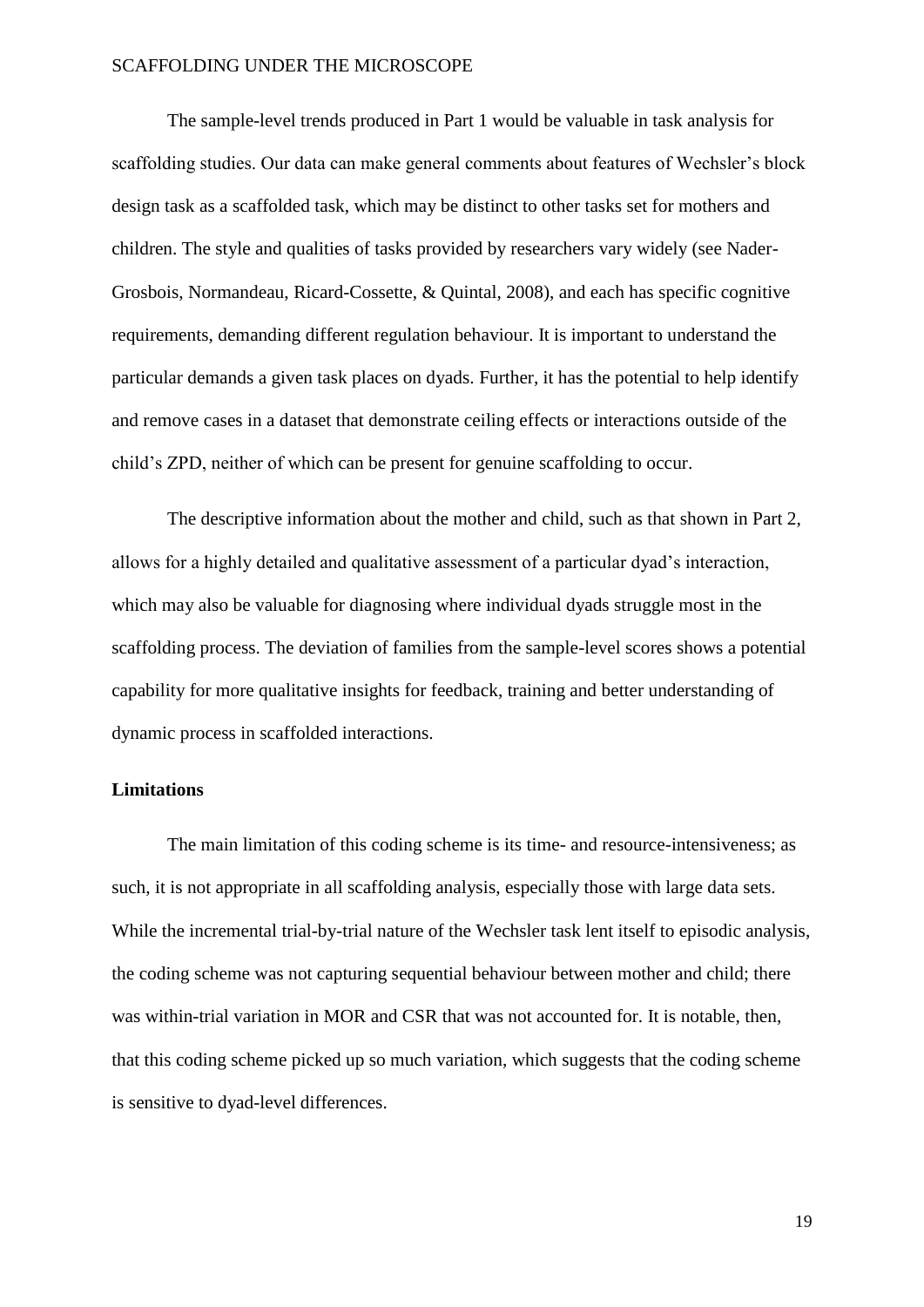The transactional account of dyadic interactions (Sameroff & Chandler, 1975; Sameroff & Mackenzie, 2003; Sameroff, 2009, 2010) describes an interaction as a series of responses by both members, whereby every action by one is a reaction to the other's preceding action, and so the dyad should be seen as a whole entity. This coding scheme did not provide a dyad-level unit of measurement. However, with the child's self-regulating behaviour having equal importance to the mother's other-regulating in this coding scheme, it is a step towards a more dyad-level position than many existing scaffolding coding schemes.

### **Conclusion**

While this coding scheme is not a definitive way to observe and analyse data from large samples, and is by no means a replacement of those currently in use, it offers rich and complex micro-analytic views of the interaction, which are often obscured by existing measures. By examining the dyadic interaction in great detail, with a scheme designed to fit with the original principles of scaffolding, the results offer reflections on and evaluations of existing scaffolding measures, especially those which use global 'scaffolding' scores, collapse their detailed data, and do not measure the child's contribution to the learning experience. This microanalytic measure, capturing the different corresponding regulation behaviours of both mother and child throughout the task, is shown to be a valuable tool for insights into the scaffolding research area.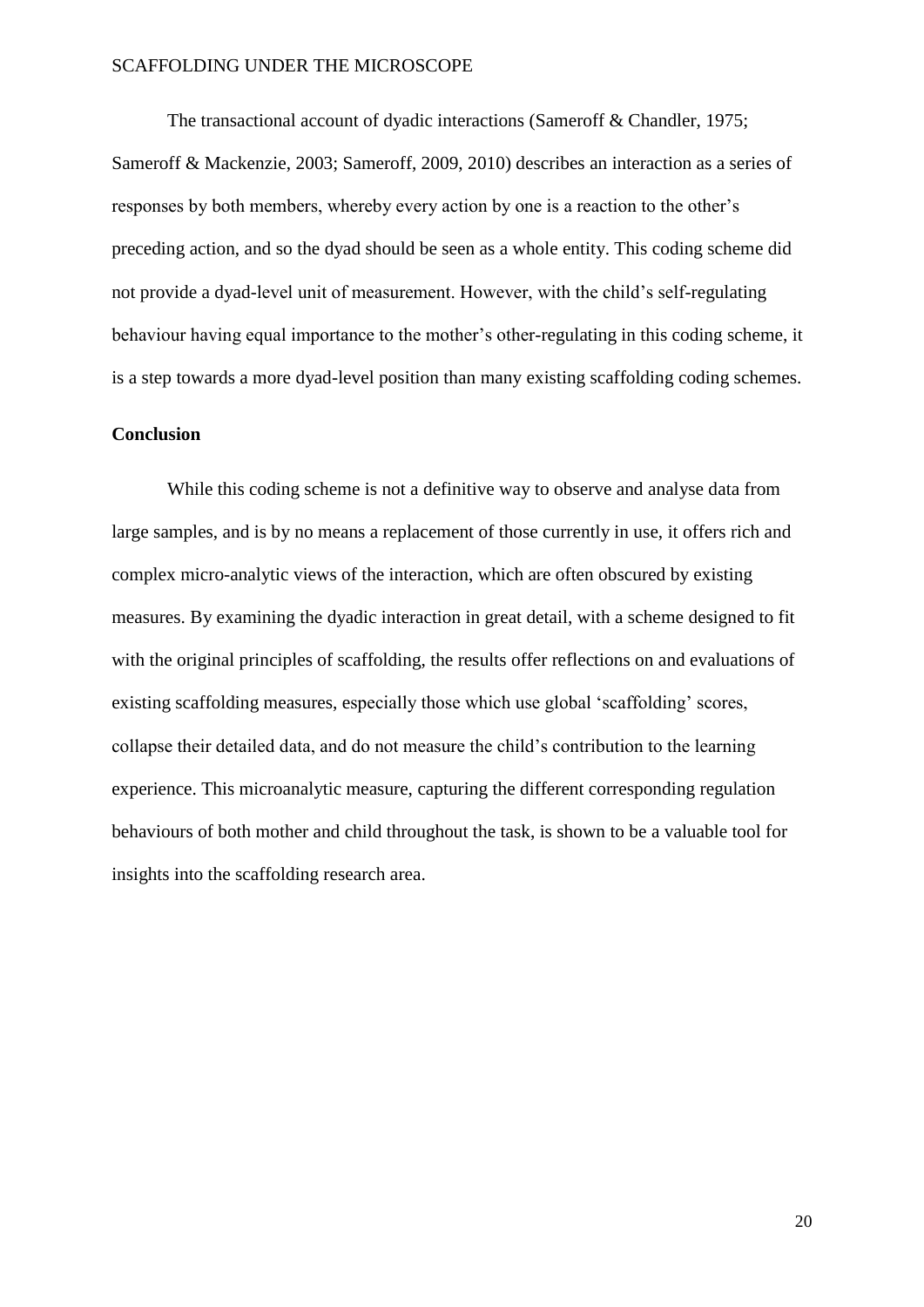#### **References**

- Carr, A., & Pike, A. (2012). Maternal scaffolding behavior: Links with parenting style and maternal education. *Developmental Psychology*, *48*(2), 543–51.<http://doi.org/10.1037/a0025888>
- Conner, D. B., & Cross, D. R. (2003). Longitudinal analysis of the presence, efficacy and stability of maternal scaffolding during informal problem-solving interactions. *British Journal of Developmental Psychology*, *21*, 315–334.
- Díaz, R. M., Neal, C. J., & Amaya-Williams, M. (1990). The social origins of self-regulation. In L. C. Moll (Ed.), *Vygotsky and Education: Instructional Implications and Applications of Sociohistorical Psychology* (pp. 127–154). New York, NY: Cambridge University Press.
- Englund, M. M., Luckner, A. E., Whaley, G. J. L., & Egeland, B. (2004). Children's achievement in early elementary school: longitudinal effects of parental involvement, expectations, and quality of assistance. *Journal of Educational Psychology*, *96*(4), 723–730.<http://doi.org/10.1037/0022-> 0663.96.4.723
- Fernandes-Richards, S. M. (2006). *A delicate balance of challenge and support: Parental scaffolding of children's learning and its influence on emotion during homework* (Doctoral dissertation). Retrieved from ProQuest Dissertations and Theses (UMI number: 3342501).
- Field, A. (2013). *Discovering Statistics using IBM SPSS Statistics* (4th ed.). London: Sage.
- Gauvain, M. (2005). Scaffolding in socialization. *New Ideas in Psychology*, *23*(2005), 129–139. <http://doi.org/10.1016/j.newideapsych.2006.05.004>
- Granott, N., & Parziale, J. (2002). Microdevelopment: A process-oriented perspective for studying development and learning. In N. Granott & J. Parziale (Eds.), *Microdevelopment: Transition Processes in Development and Learning* (pp. 1–30). Cambridge, UK: Cambridge University Press.
- Granott, N. (2005). Scaffolding dynamically toward change: Previous and new perspectives. *New Ideas in Psychology*, *23*(3), 140–151[. http://doi.org/10.1016/j.newideapsych.2006.07.002](http://doi.org/10.1016/j.newideapsych.2006.07.002)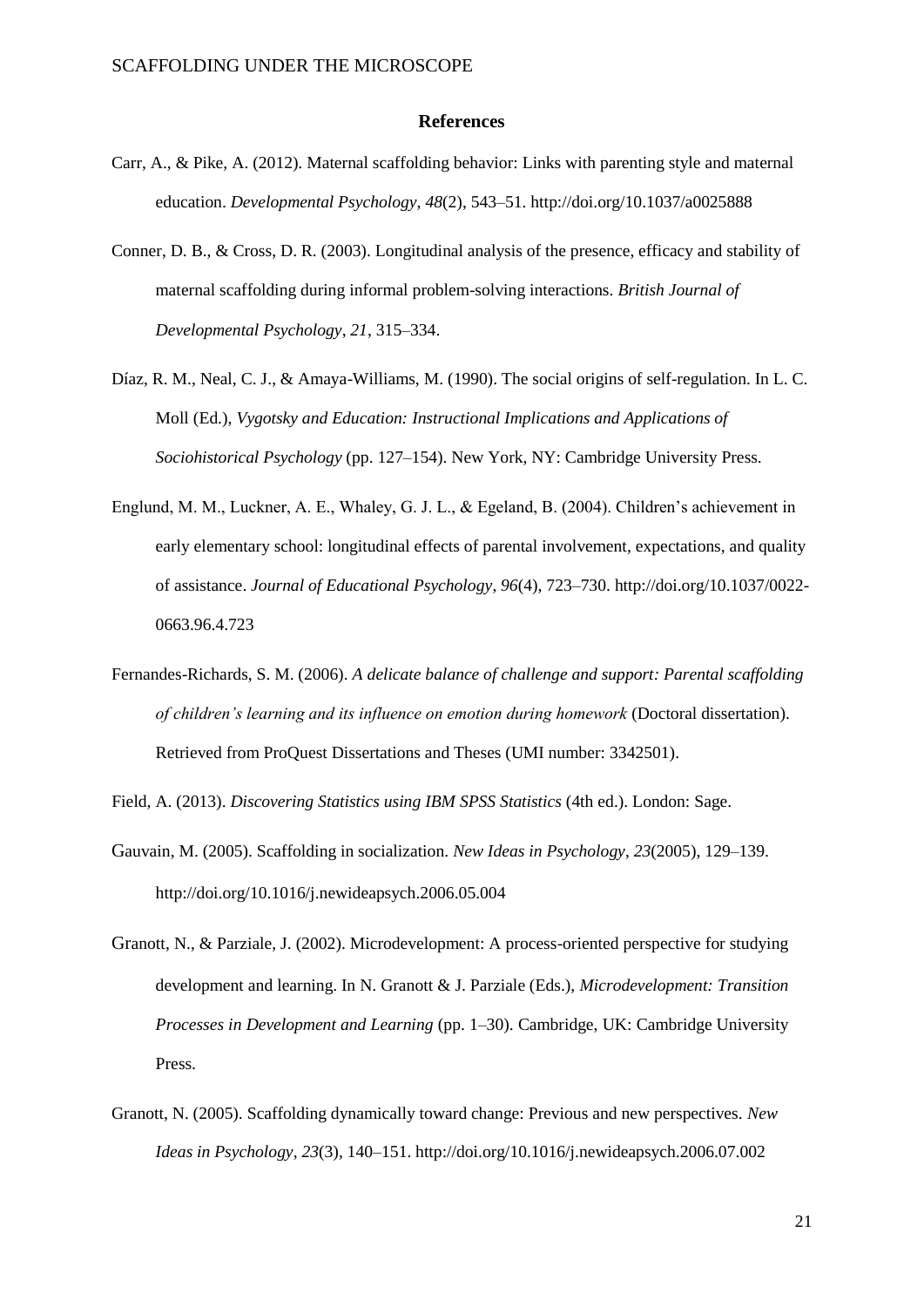- Hadwin, A. F., Wozney, L., & Pontin, O. (2005). Scaffolding the appropriation of self-regulatory activity: A socio-cultural analysis of changes in teacher–student discourse about a graduate research portfolio. *Instructional Science*, *33*, 413–450.<http://doi.org/10.1007/s11251-005-> 1274-7
- Hammond, S. I., Mu, U., Carpendale, J. I. M., Bibok, M. B., & Liebermann-Finestone, D. P. (2012). The effects of parental scaffolding on preschoolers' executive function. *Developmental Psychology*, *48*(1), 271–281.<http://doi.org/10.1037/a0025519>
- Lajoie, S. P. (2005). Extending the scaffolding metaphor. *Instructional Science*, *33*(5-6), 541–557. <http://doi.org/10.1007/s11251-005-1279-2>
- Lindberg, S. M., Hyde, J. S., & Hirsch, L. M. (2008). Gender and mother-child interactions during mathematics homework: The importance of individual differences. *Merrill-Palmer Quarterly*, *54*(2), 232–255[. http://doi.org/10.1353/mpq.2008.0017](http://doi.org/10.1353/mpq.2008.0017)
- Nader-Grosbois, N., & Lefèvre, N. (2011). Self-regulation and performance in problem-solving using physical materials or computers in children with intellectual disability. *Research in Developmental Disabilities*, *32*(5), 1492–505[. http://doi.org/10.1016/j.ridd.2011.01.020](http://doi.org/10.1016/j.ridd.2011.01.020)
- Nader-Grosbois, N., & Lefèvre, N. (2012). Parents' regulation and self-regulation and performance in children with intellectual disability in problem-solving using physical materials or computers. *Research in Developmental Disabilities*, *33*(2), 449–60. <http://doi.org/10.1016/j.ridd.2011.10.005>
- Nader-Grosbois, N., Normandeau, S., Ricard-Cossette, M., & Quintal, G. (2008). Mother's, father's regulation and child's self-regulation in a computer-mediated learning situation. *European Journal of Psychology of Education*, *23*(1), 95–115.
- Neitzel, C., & Stright, A. D. (2003). Mothers' scaffolding of children's problem solving: Establishing a foundation of academic self-regulatory competence. *Journal of Family Psychology*, *17*(1), 147–159.<http://doi.org/10.1037/0893-3200.17.1.147>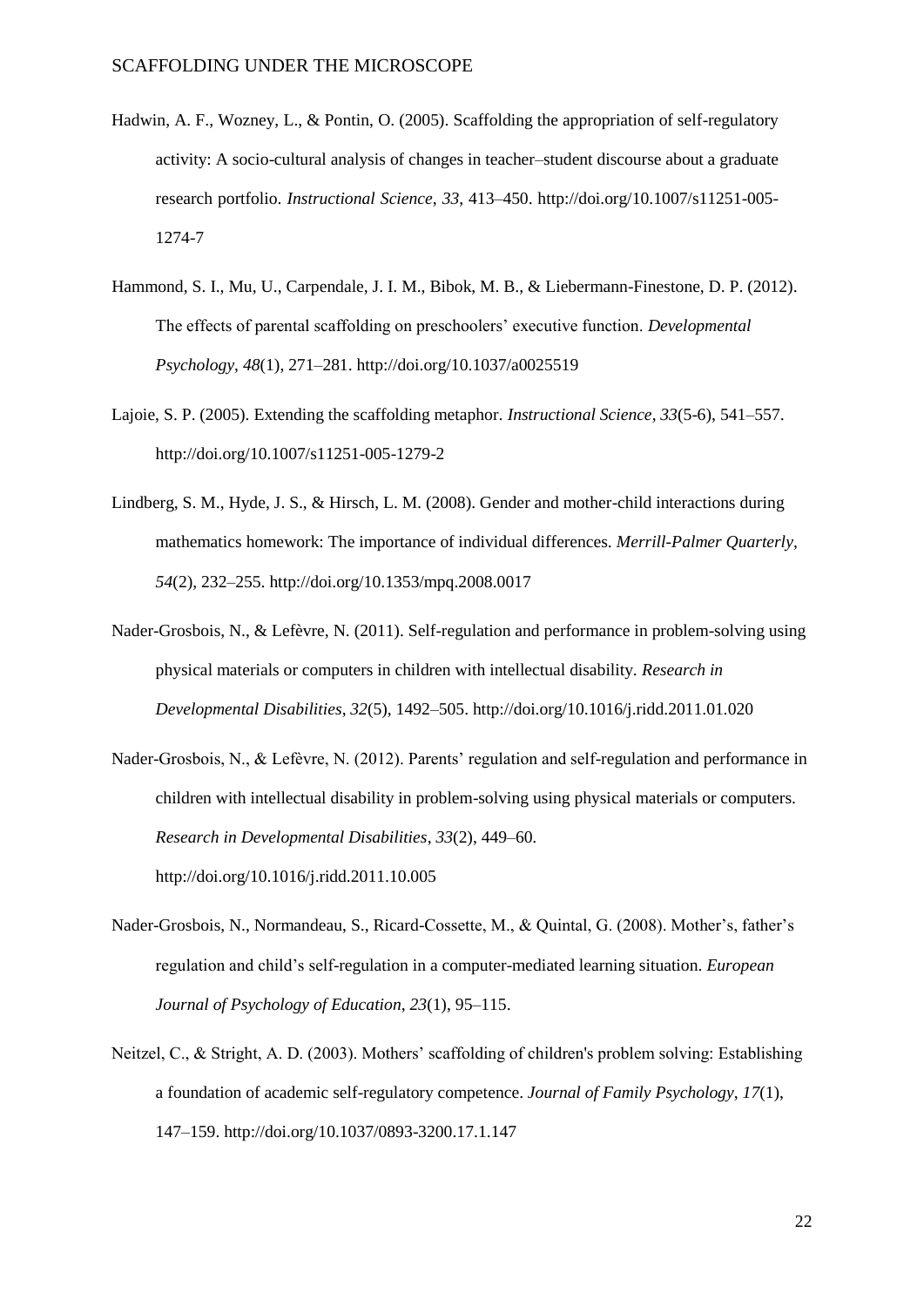- Pianta, R. C., & Harbers, K. L. (1996). Observing mother and child behavior in a problem-solving situation at school entry: Relations with academic achievement. *Journal of School Psychology*, *34*(3), 307–322[. http://doi.org/10.1016/0022-4405\(96\)00017-9](http://doi.org/10.1016/0022-4405(96)00017-9)
- Pike, A., Coldwell, J., & Dunn, J. (2006). *Family relationships in middle childhood*. London: National Children's Bureau/Joseph Rowntree Foundation.
- Pino-Pasternak, D., & Whitebread, D. (2010). The role of parenting in children's self-regulated learning. *Educational Research Review*, *5*(3), 220–242. <http://doi.org/10.1016/j.edurev.2010.07.001>
- Pino-Pasternak, D., Whitebread, D., & Tolmie, A. (2010). A multidimensional analysis of parent– child interactions During academic tasks and their relationships with children's self-regulated learning. *Cognition and Instruction*, *28*(3), 219–272. <http://doi.org/10.1080/07370008.2010.490494>
- Pratt, M. W., Kerig, P., Cowan, P. A., & Cowan, C. P. (1988). Mothers and fathers teaching 3-yearolds: Authoritative parenting and adult scaffolding of young children's learning. *Developmental Psychology*, *24*(6), 832–839.
- Sameroff, A. J., & Chandler, M. J. (1975). Reproductive risk and the continuum of caretaking causality. In D. Horowitz, M. Hetherington, S. Scarr-Salapatek, & G. Siegel (Eds.), *Review of Child Development Research (Vol 4)*. Chicago, IL: University of Chicago Press.
- Sameroff, A. J., & Mackenzie, M. J. (2003). Research strategies for capturing transactional models of development: the limits of the possible. *Development and Psychopathology*, *15*, 613–640. <http://doi.org/10.1017/S0954579403000312>
- Sameroff, A. J. (2009). *The Transactional Model of Development: How Children and Contexts Shape Each Other*. Washington, DC: American Psychological Association.
- Sameroff, A. J. (2010). A unified theory of development: A dialectic integration of nature and nurture. *Child Development*, *81*(1), 6–22.<http://doi.org/10.1111/j.1467-8624.2009.01378.x>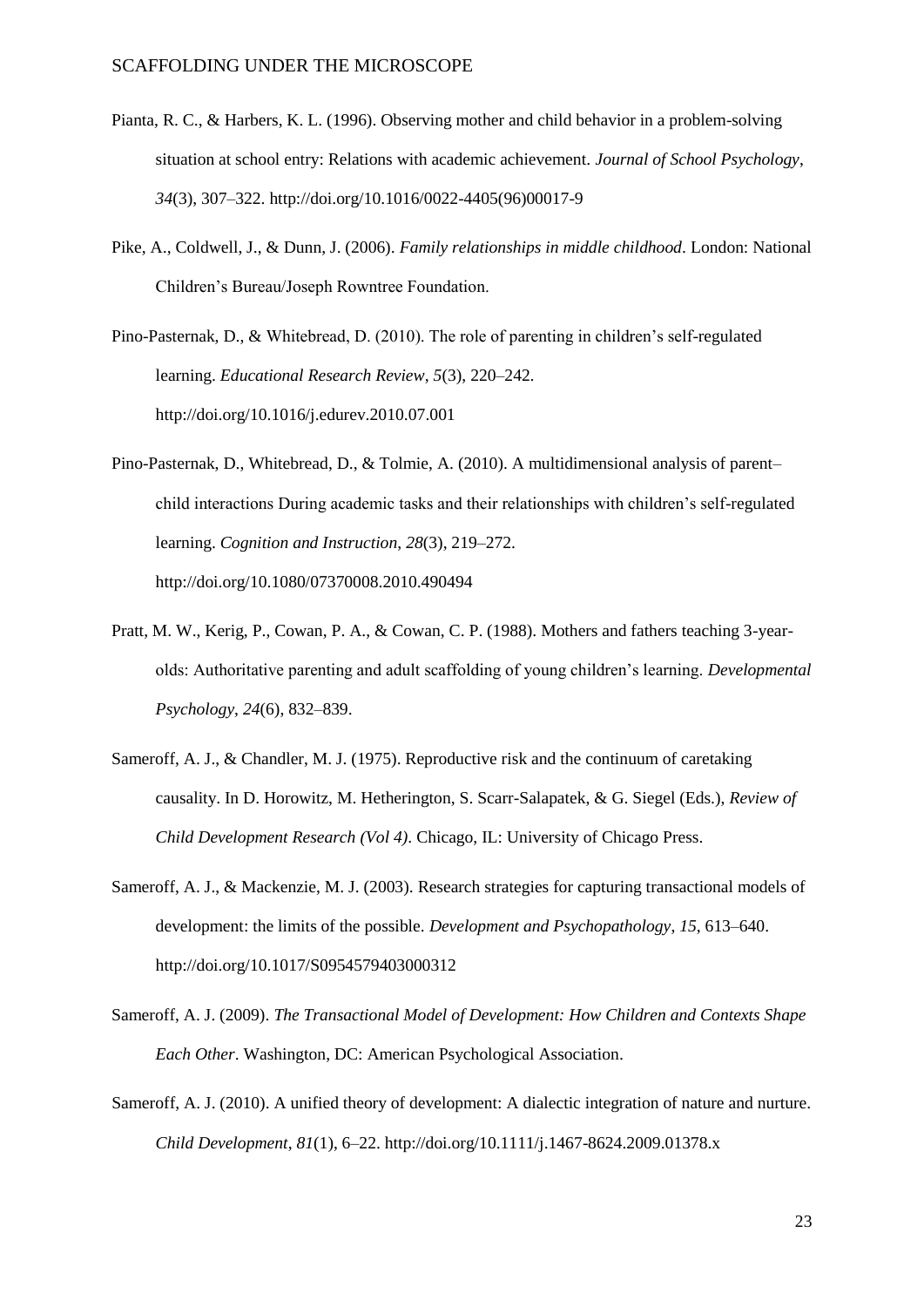- Stright, A. D., Neitzel, C., Sears, K. G., & Hoke-Sinex, L. (2001). Instruction begins in the home: Relations between parental instruction and children's self-regulation in the classroom. *Journal of Educational Psychology*, *93*(3), 456–466[. http://doi.org/10.1037//0022-0663.93.3.456](http://doi.org/10.1037/0022-0663.93.3.456)
- Tharp, R., & Gallimore, R. (1998). A theory of teaching as assisted performance. In D. Faulkner, K. Littleton, & M. Woodhead (Eds.), *Learning Relationships in the Classroom* (pp. 93–110). Padstow, Cornwall: Routledge.
- Van de Pol, J., & Elbers, E. (2013). Scaffolding student learning: A micro-analysis of teacher–student interaction. *Learning, Culture and Social Interaction*.<http://doi.org/10.1016/j.lcsi.2012.12.001>
- Van Geert, P., & Steenbeek, H. (2005). The dynamics of scaffolding. *New Ideas in Psychology*, *23*(3), 115–128.<http://doi.org/10.1016/j.newideapsych.2006.05.003>
- Vygotsky, L. S. (1978). *Mind in Society: The Development of Higher Psychological Processes*. Cambridge, Mass.: Harvard University Press.
- Wechsler, D. (1974). *WISC-R: Manual for the Wechsler Intelligence Scale for Children - Revised*. New York, NY: The Psychological Corporation.
- Wertsch, J. V. (1979). From social interaction to higher Psychological processes: A clarification and application of Vygotsky's theory. *Human Development*, *22*, 1–22.
- Wood, D., Bruner, J., & Ross, G. (1976). The role of tutoring in problem solving. *Journal of Child Psychology and Psychiatry*, *17*, 89–100.
- Wood, D., Wood, H., & Middleton, D. (1978). An experimental evaluation of four face-to-face teaching strategies. *International Journal of Behavioral Development*, *1*(2), 131–147. <http://doi.org/10.1177/016502547800100203>
- Wood, D., Wood, H., Ainsworth, S., & O'Malley, C. (1995). On becoming a tutor : Toward an ontogenetic model. *Cognition and Instruction*, *13*(4), 565–581.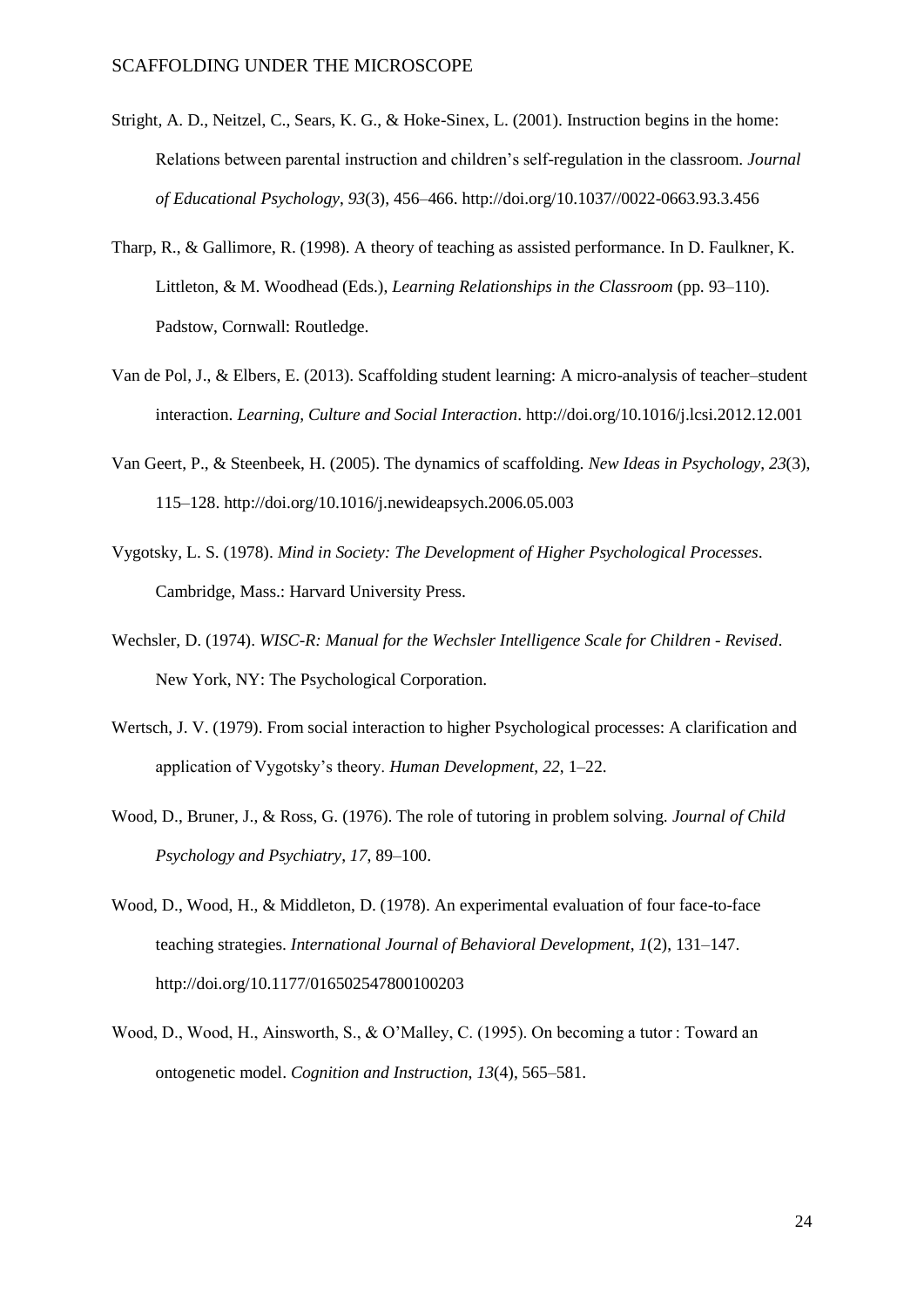# Table 1

*Means, standard deviations and ranges of self- and other-regulation*

|                                | Mean $(SD)$ | Range         |
|--------------------------------|-------------|---------------|
| <b>Demographics</b>            |             |               |
| Mother's education level (T1)  | 3.42(1.5)   | $1 - 6$       |
| Child's verbal mental age (T1) | 109(9.0)    | $86 - 129$    |
| Child's age (T2)               | 118.6(10.8) | $97 - 140$    |
| <b>Child self-regulation</b>   |             |               |
| Overall                        | 3.68(.25)   | $2.76 - 4.00$ |
| By behaviour type              |             |               |
| Planning                       | 3.47(.51)   | $1.86 - 4.00$ |
| Joint attention                | 3.82(.21)   | $3.14 - 4.00$ |
| Behaviour regulation           | 3.54(0.45)  | $2.43 - 4.00$ |
| Attention                      | 3.89(.20)   | $3.14 - 4.00$ |
| Motivation                     | 3.79(.30)   | $2.86 - 4.00$ |
| Evaluation                     | 3.58(.43)   | $1.71 - 4.00$ |
| By trial                       |             |               |
| Trial 1                        | 3.88(.22)   | $2.83 - 4.00$ |
| Trial 2                        | 3.68(.35)   | $2.67 - 4.00$ |
| Trial 3                        | 3.73(0.41)  | $2.17 - 4.00$ |
| Trial 4                        | 3.91(.22)   | $2.83 - 4.00$ |
| Trial 5                        | 3.65(.41)   | $2.00 - 4.00$ |
| Trial 6                        | 3.51(.44)   | $1.67 - 4.00$ |
| Trial 7                        | 3.42(.54)   | $1.83 - 4.00$ |
| <b>Mother other-regulation</b> |             |               |
| Overall <sup>*</sup>           | 1.70(.48)   | $1.03 - 3.03$ |
|                                |             |               |

By behaviour type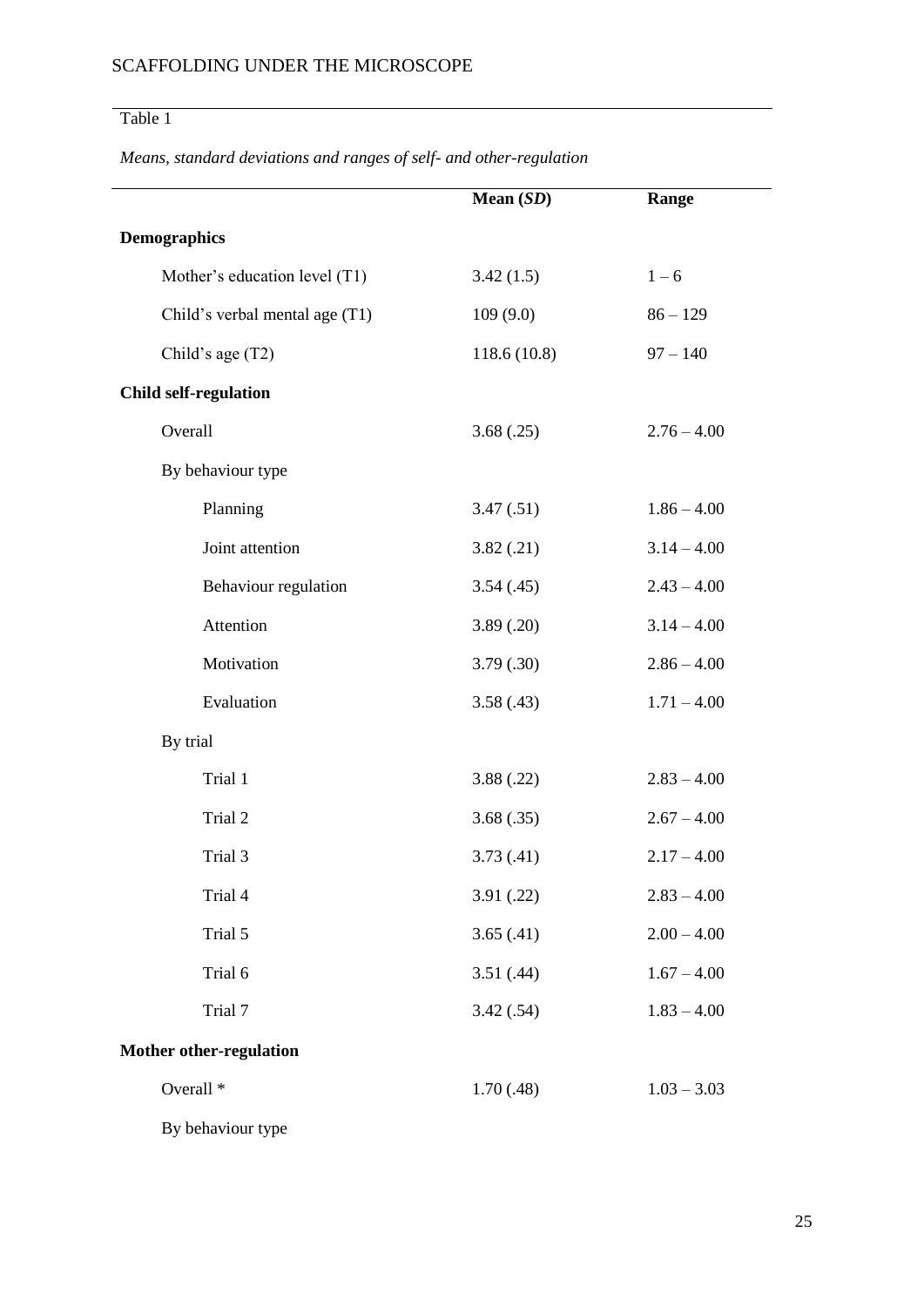| Planning             | 1.96(.58)  | $1.00 - 3.57$ |
|----------------------|------------|---------------|
| Joint attention      | 1.96(.67)  | $1.00 - 3.86$ |
| Behaviour regulation | 1.65(.53)  | $1.00 - 3.00$ |
| Attention            | 1.06(.16)  | $1.00 - 2.00$ |
| Motivation           | 1.47(0.46) | $1.00 - 3.14$ |
| Evaluation           | 1.43(0.47) | $1.00 - 3.57$ |
| By trial *           |            |               |
| Trial 1              | 1.38(.59)  | $1.00 - 3.75$ |
| Trial 2              | 1.73(0.67) | $1.00 - 3.75$ |
| Trial 3              | 1.65(.75)  | $1.00 - 4.00$ |
| Trial 4              | 1.26(.48)  | $1.00 - 3.00$ |
| Trial 5              | 1.84(.69)  | $1.00 - 3.25$ |
| Trial 6              | 2.15(.75)  | $1.00 - 4.00$ |
| Trial 7              | 2.22(.69)  | $1.00 - 4.00$ |

\* This construct uses the four other-regulation behaviours of joint attention, planning,

behaviour regulation and evaluation, as per the factor analysis.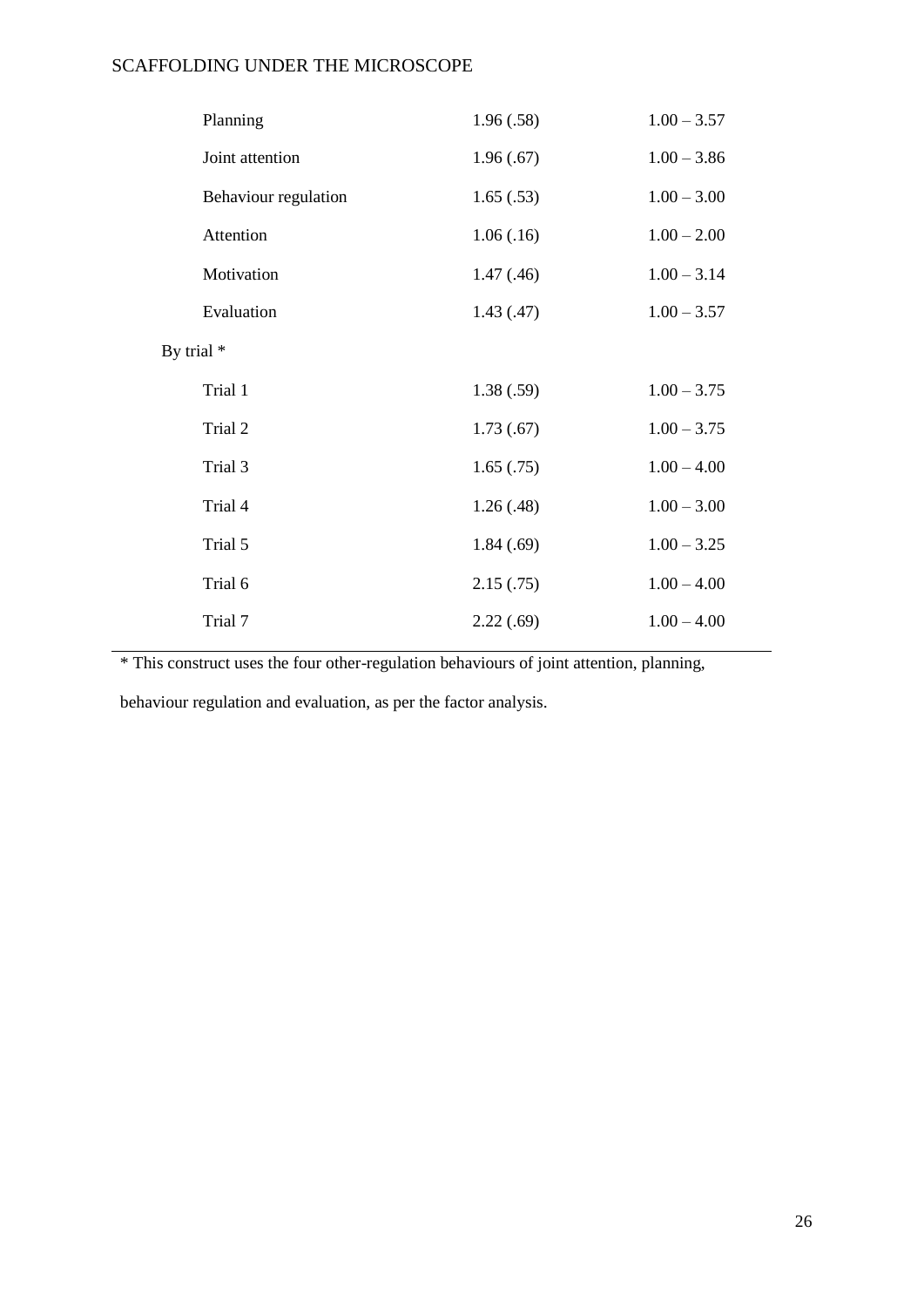## Table 2

| Behaviours      |         |  |  |
|-----------------|---------|--|--|
| Planning        | $-.72$  |  |  |
| Joint attention | $-.32$  |  |  |
| Management      | $-.47$  |  |  |
| Attention       | $-.80$  |  |  |
| Motivation      | $-.32$  |  |  |
| Evaluation      | $-86$   |  |  |
| Trials          |         |  |  |
| Trial 1         | $-.70$  |  |  |
| Trial 2         | $-0.66$ |  |  |
| Trial 3         | $-.80$  |  |  |
| Trial 4         | $-.79$  |  |  |
| Trial 5         | $-.63$  |  |  |
| Trial 6         | $-.59$  |  |  |
| Trial 7         | $-.58$  |  |  |

*Correlations between MOR and CSR at behaviour level and at trial level*

*Note.* Bootstrapped listwise two-tailed correlations. *p*<.01 in all cases.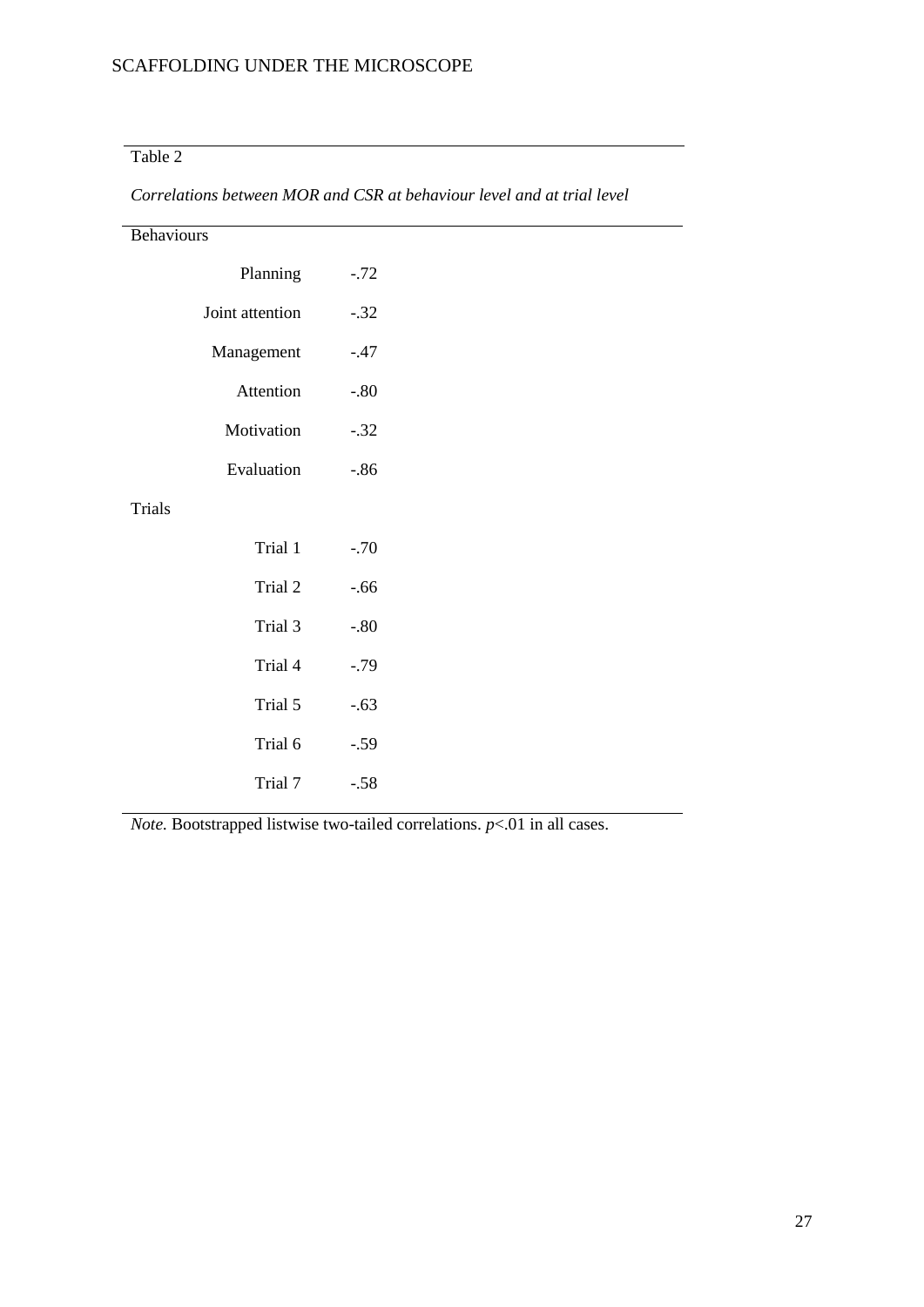## Figure 1



Mean child self-regulation over course of task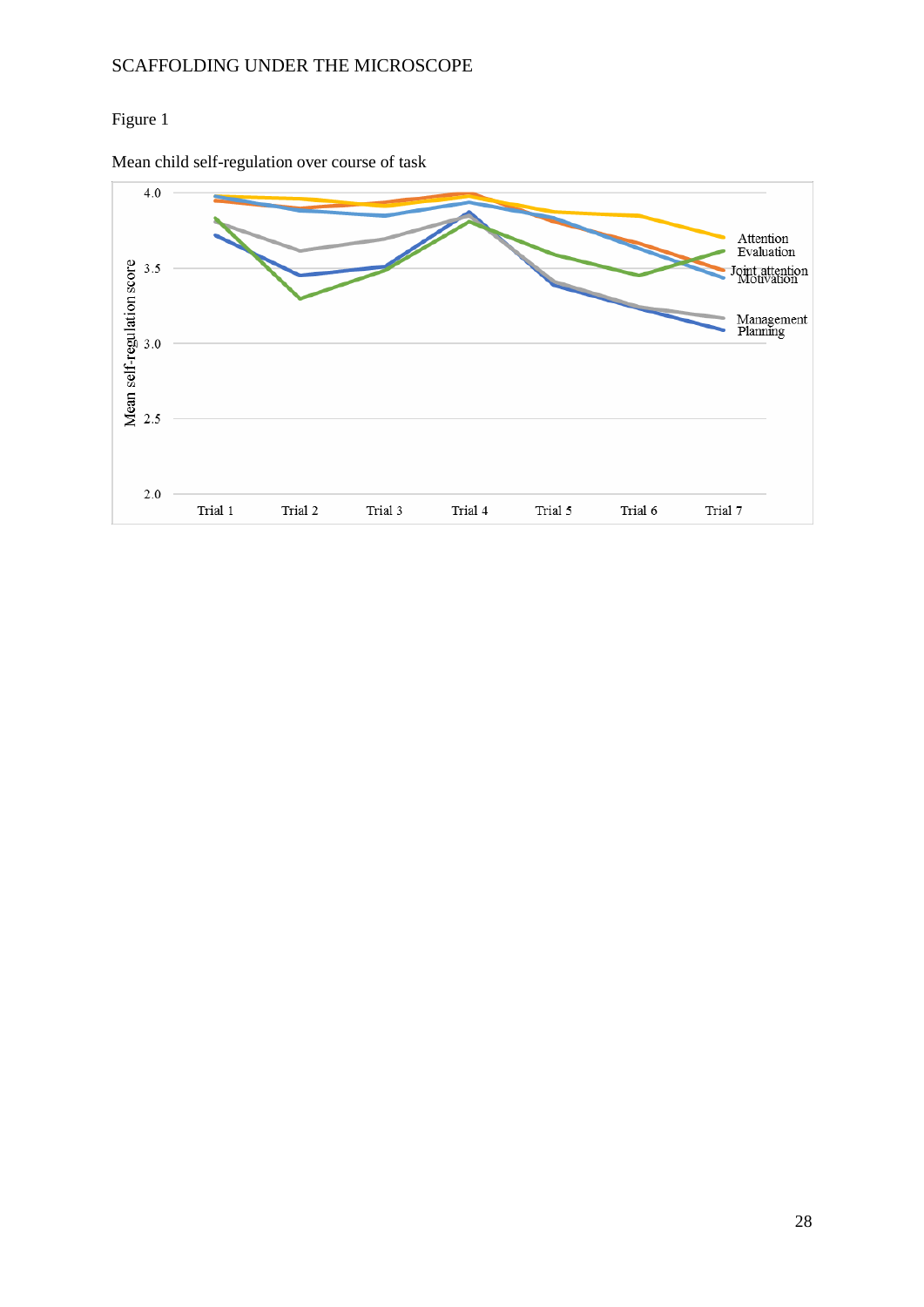### Figure 2

Mean mother other-regulation over course of task

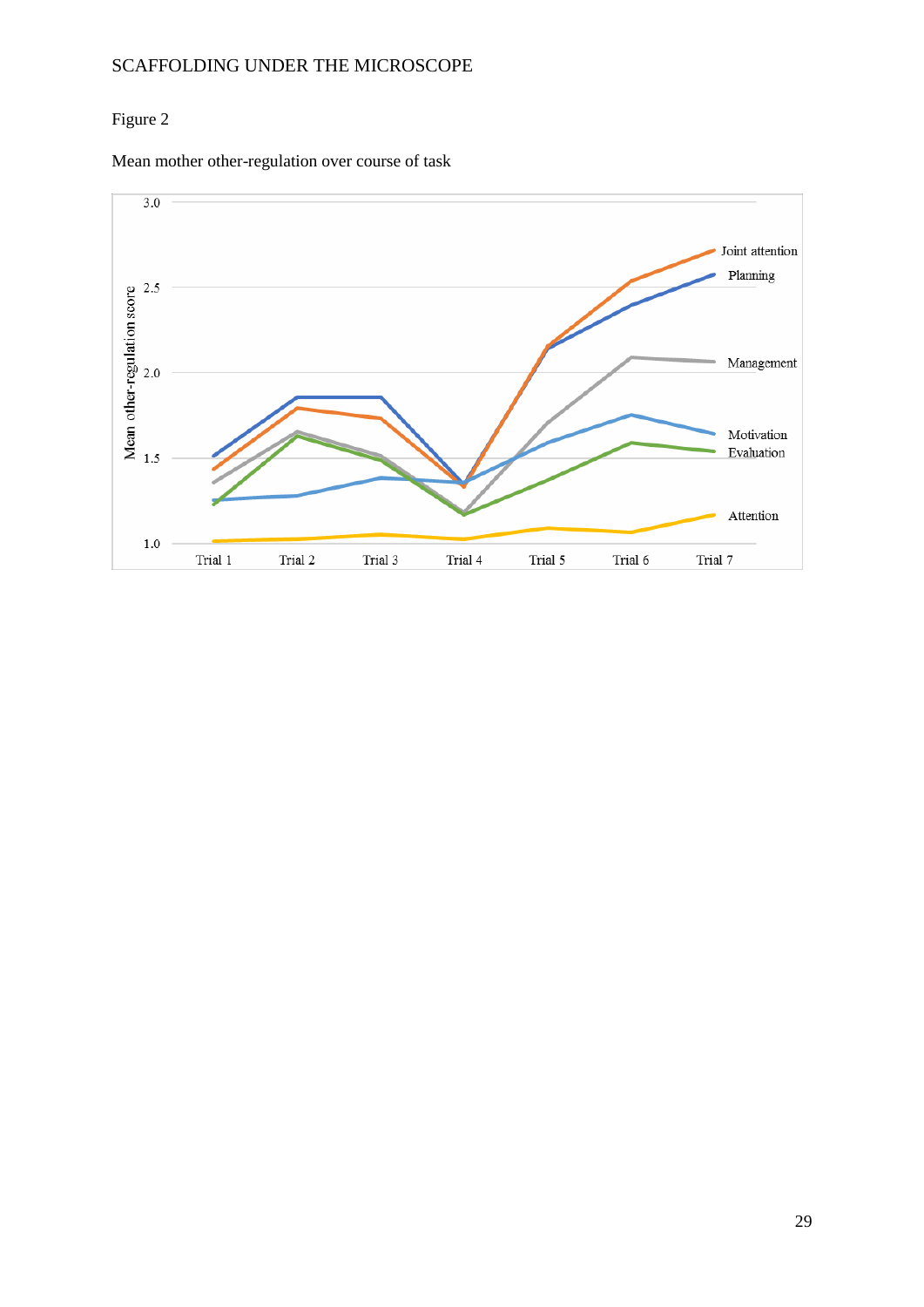### Figure 3

*Scatterplot of overall child self-regulation and maternal other-regulation scores*



Note: means of both scores displayed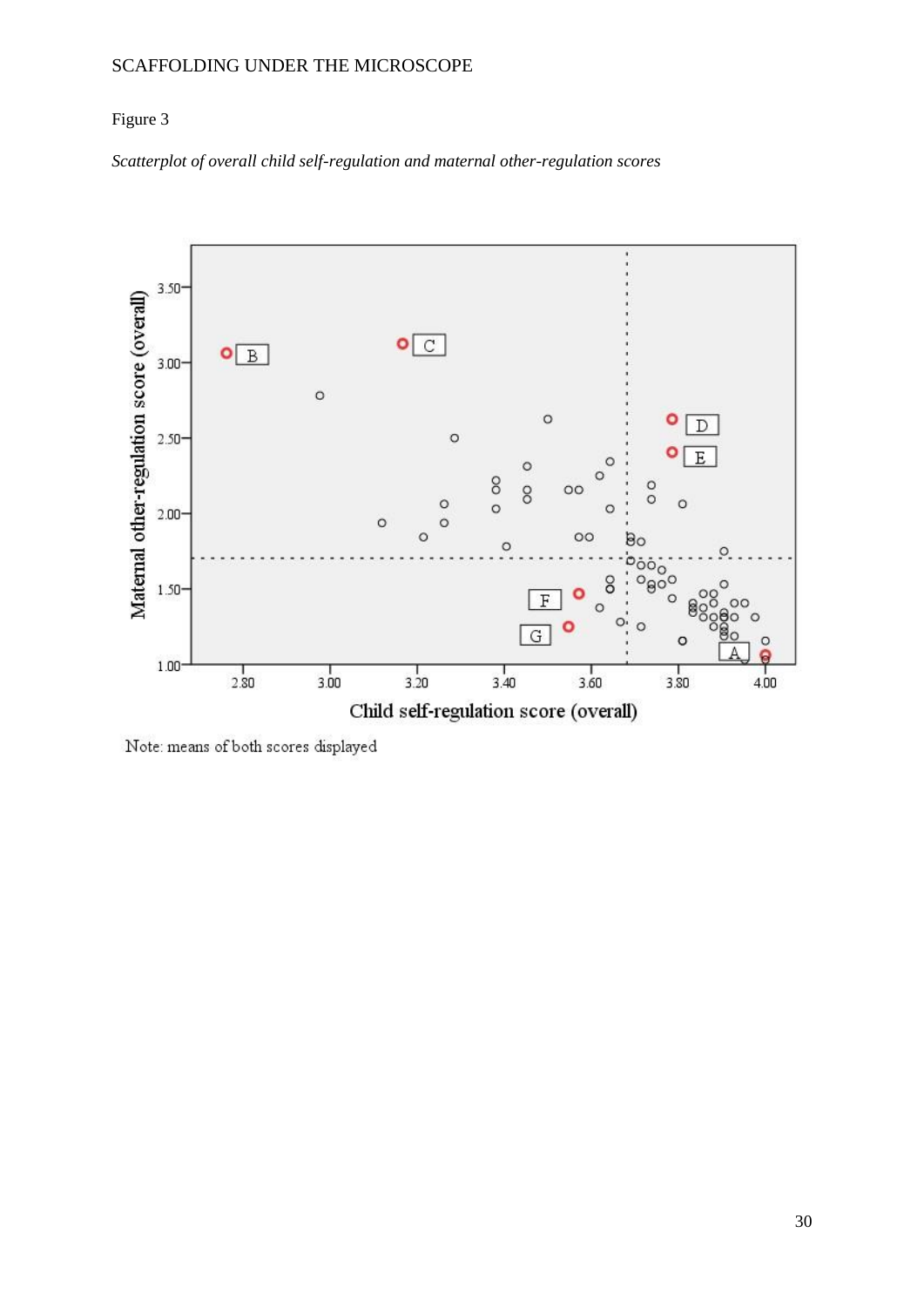## Figure 4a



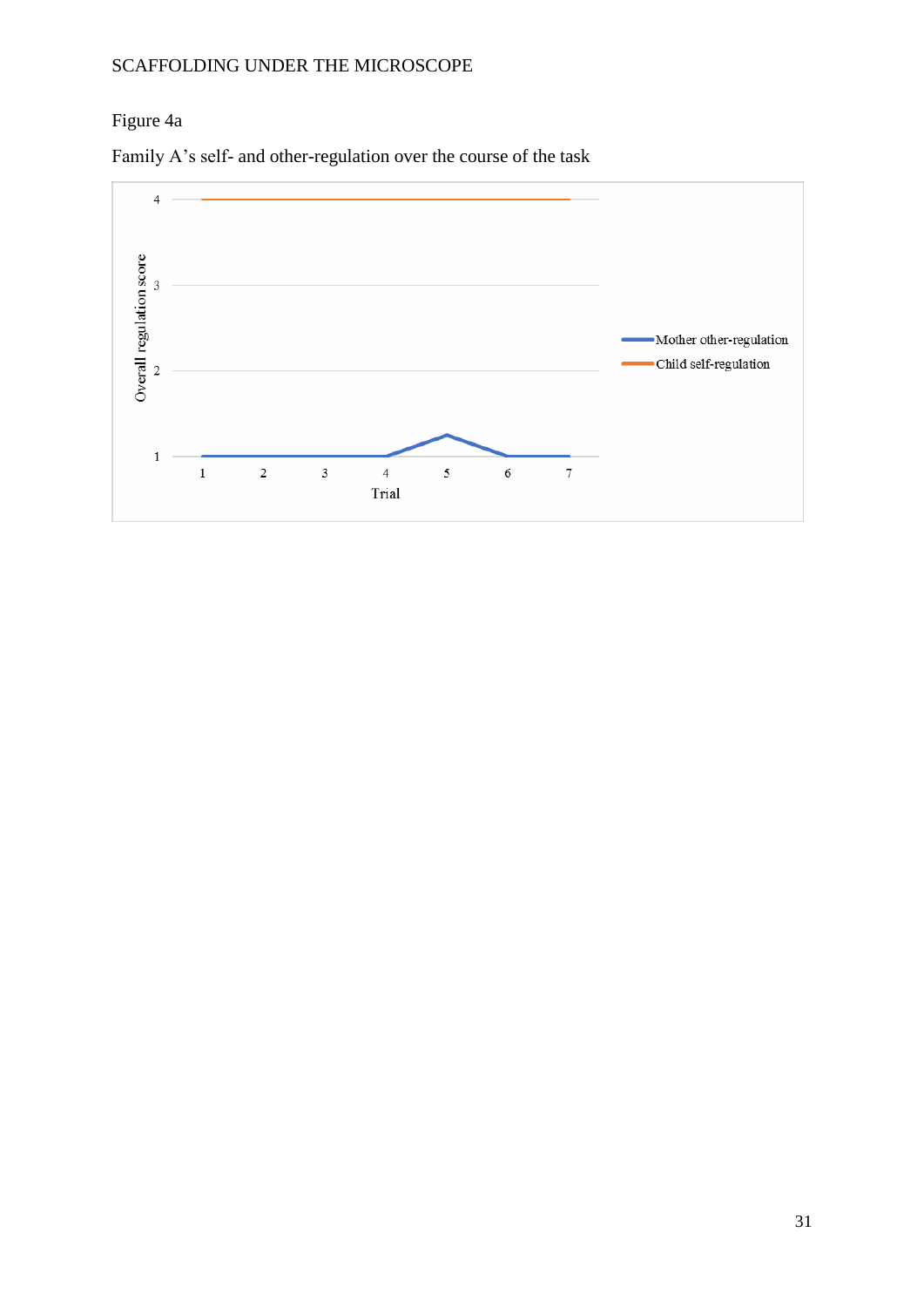## Figure 4b

Family A self-and other-regulation behaviours

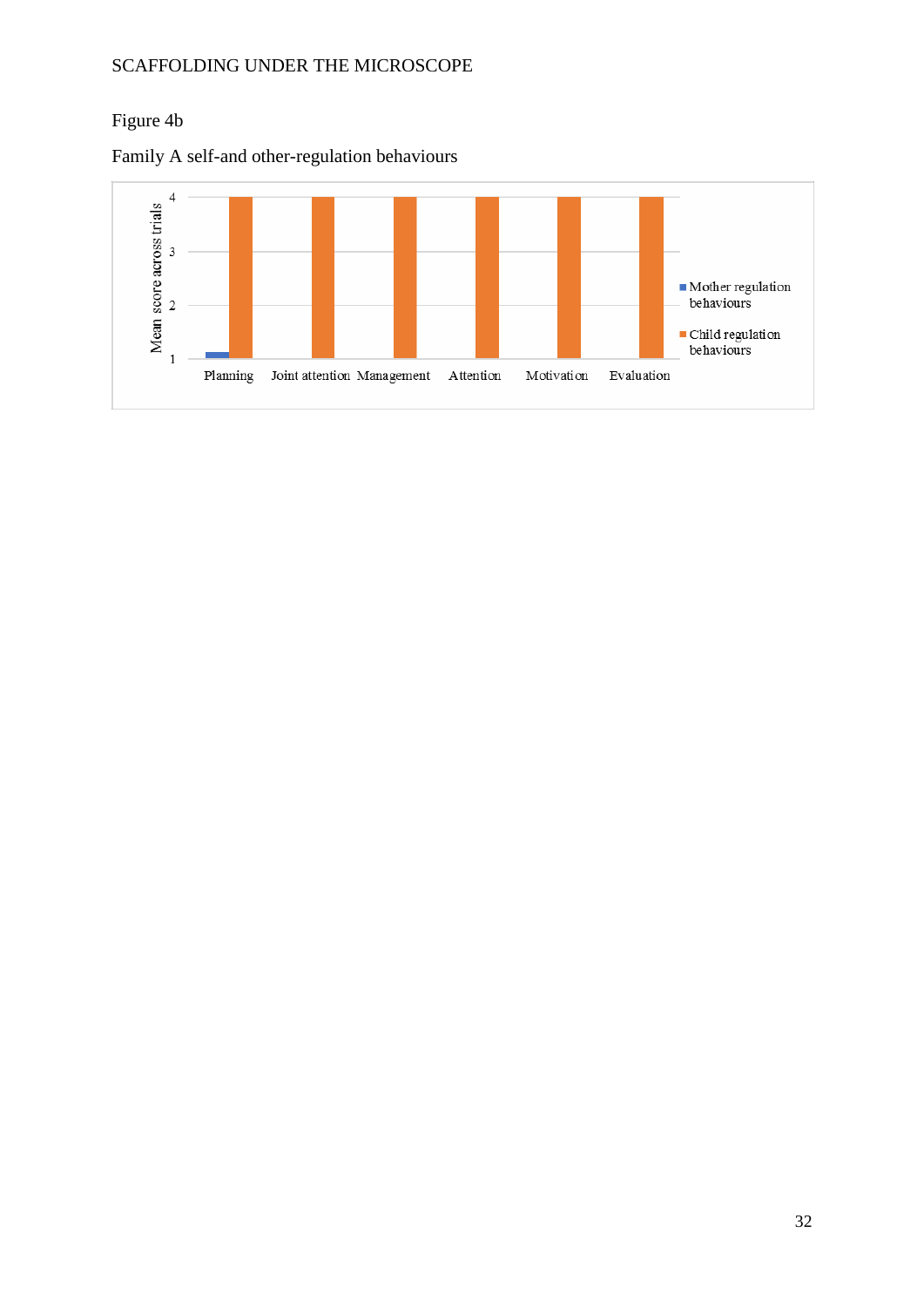# Figure 5a

Families B and C regulation over course of task

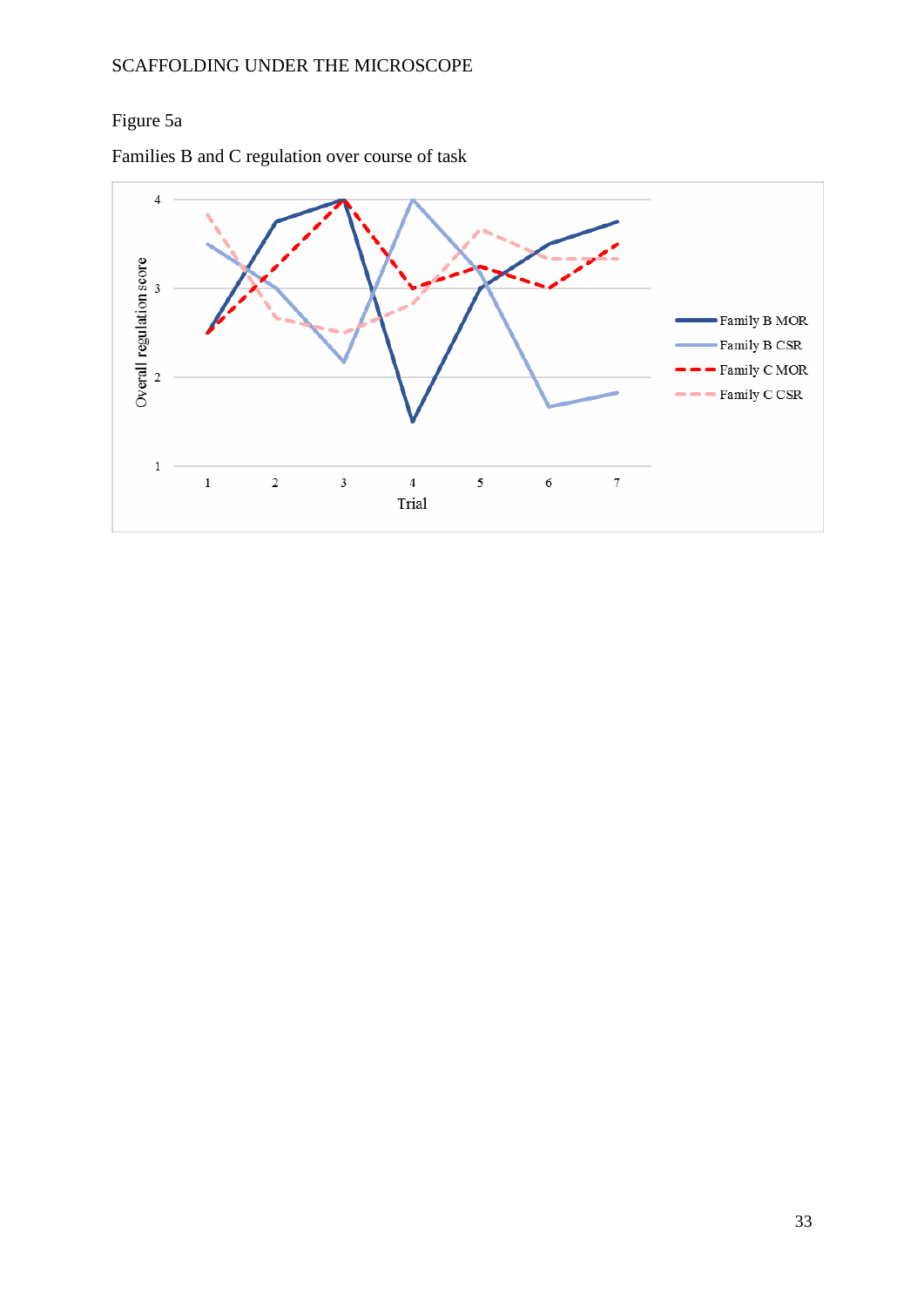## Figure 5b

Families B and C regulation behaviours

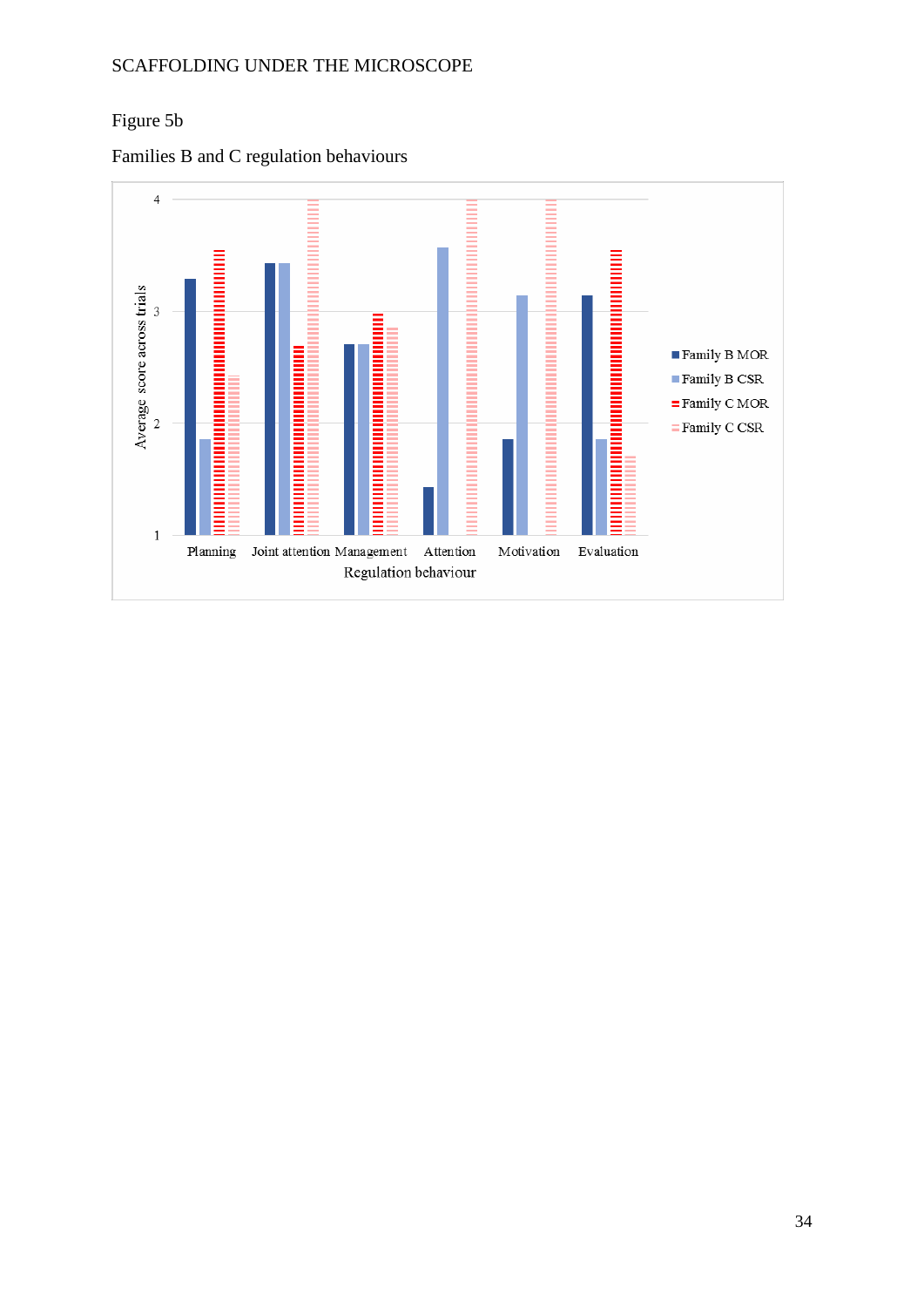# Figure 6a

Families D and E regulation over course of task

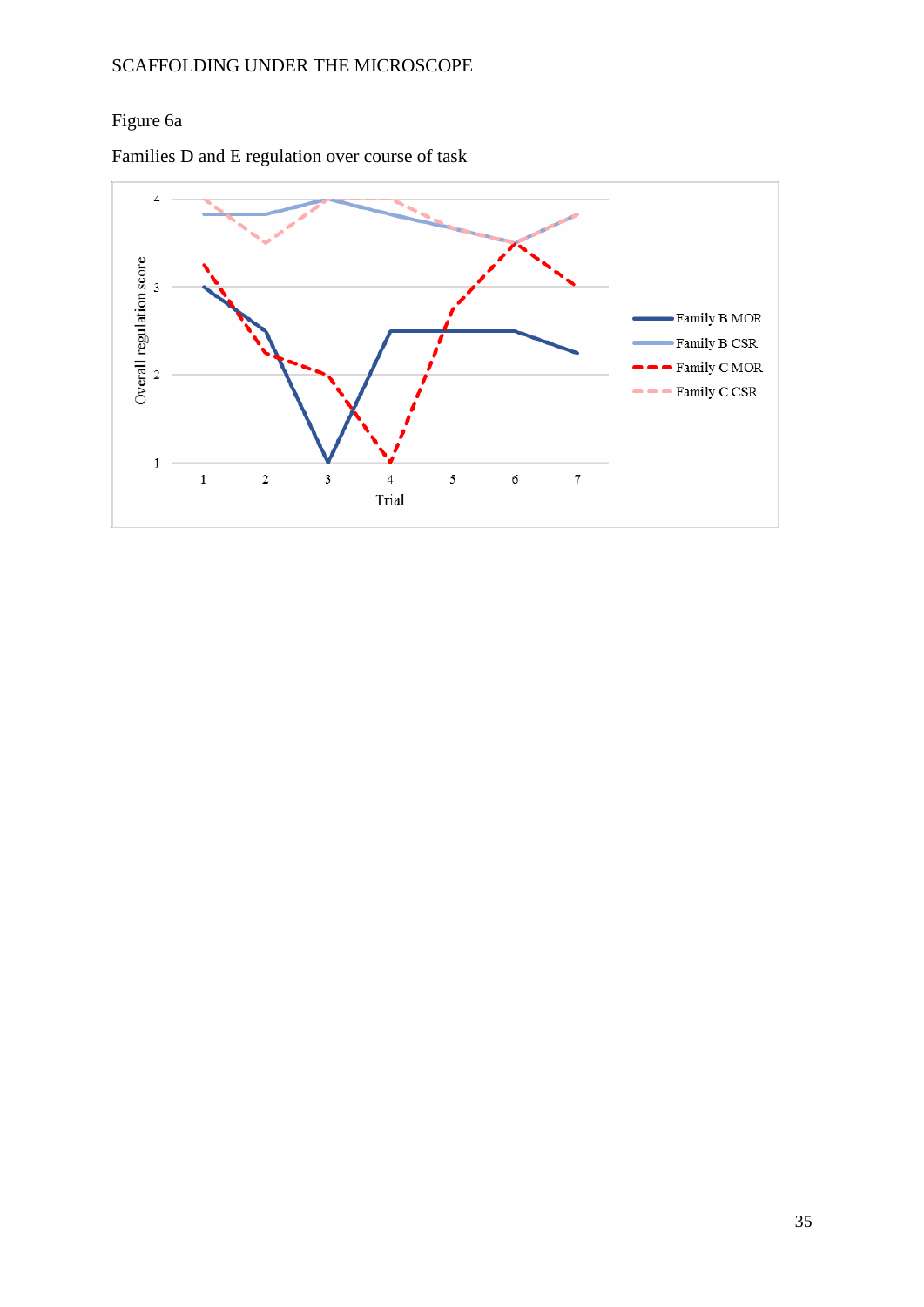## Family 6b

Families D and E regulation behaviours

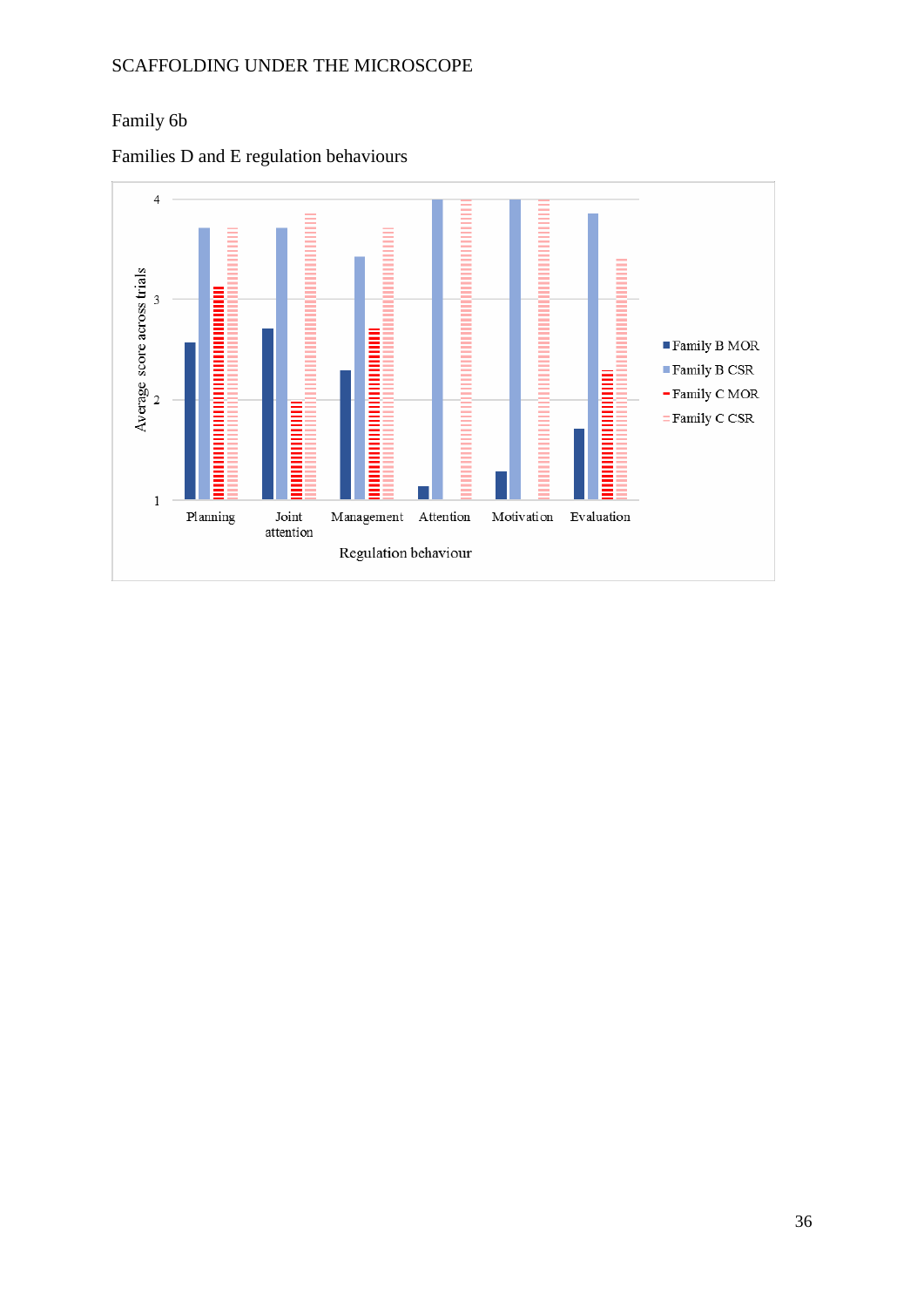# Figure 7a

Families F and G regulation over course of task